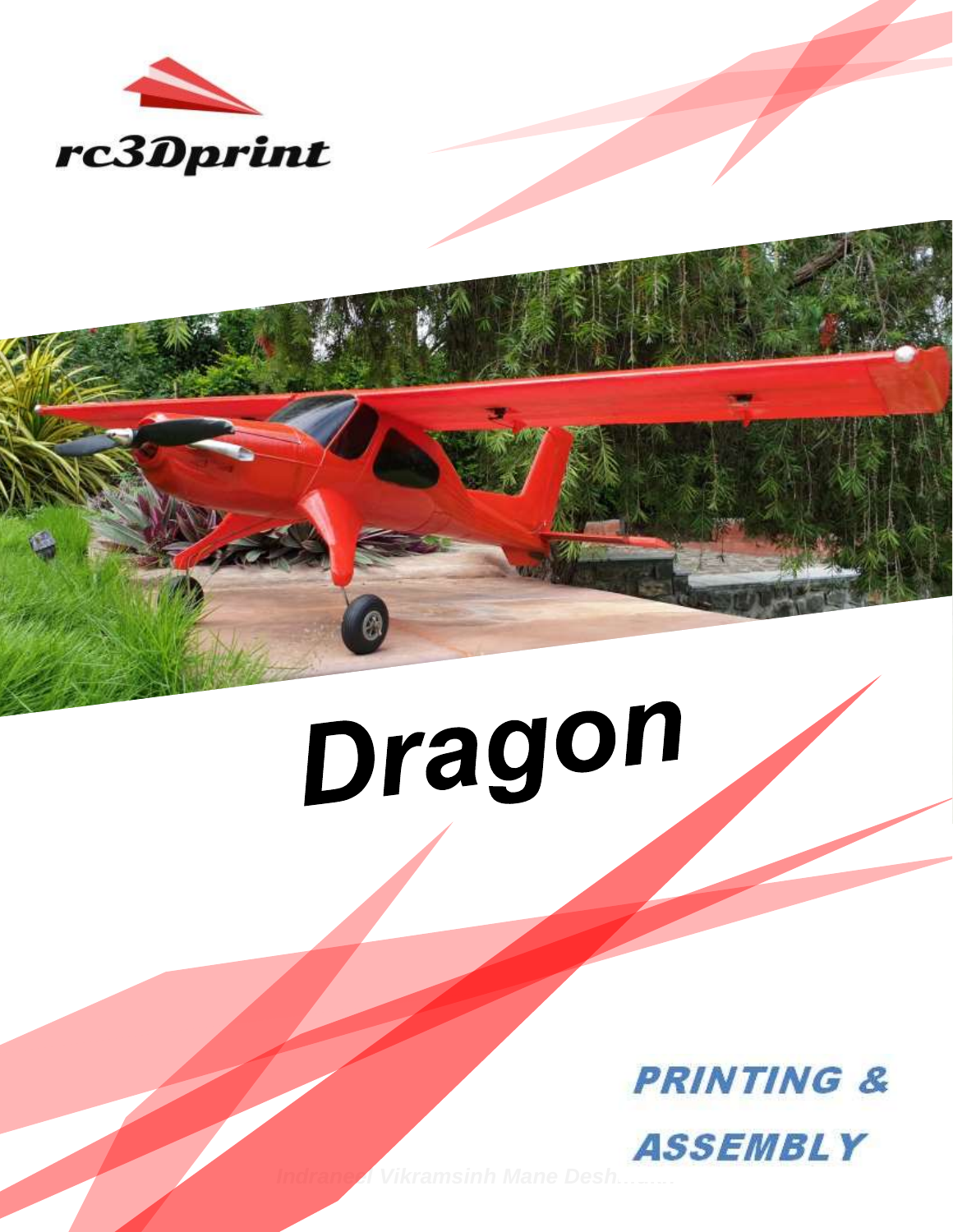# THANK YOU

Thank you for purchasing the Draco. These models take many hours of work to make available to you so please don't share the STL files with others. Send them to www.rc3print.com so they can purchase them at a reasonable price. This enables us to keep making improvements and bring you new aircrafts.

This document aims to help you print and assemble your aircraft. Our designs are made to be simple "print and glue builds". If you follow the instruction you will end up with a beautiful flying machine. That being said 3D printers often have many differences so you may need to tweak settings to get the best results.

As you are printing and assembling the model yourself, we take no liability for damage or loss resulting from your use of these files. Please fly responsibly and follow all local laws. Share your flights on Instagram and tag @rc3dprint @imd\_fpv for discount codes on future orders.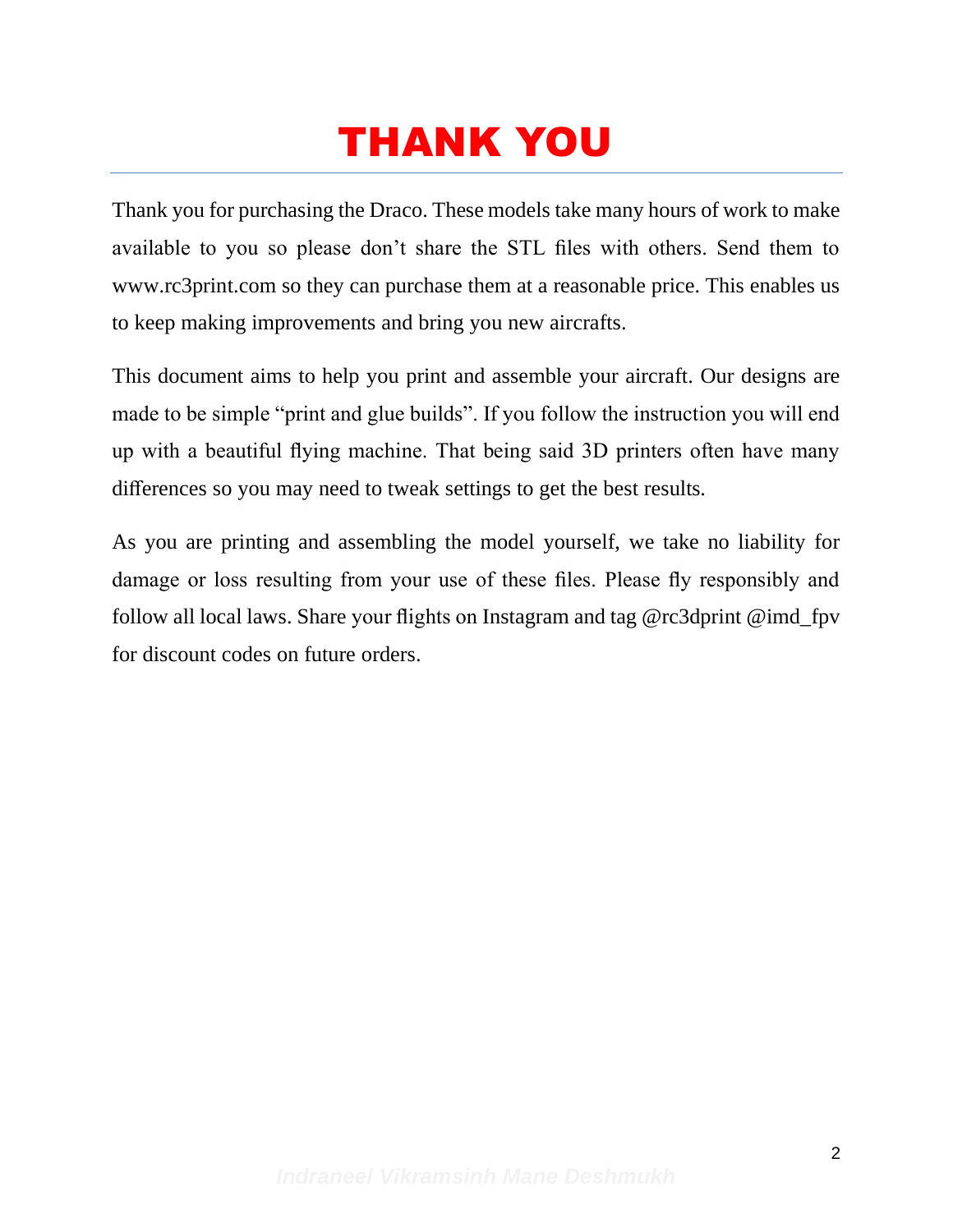## PARTS LIST

- **1. Motors x 1 - 3548 (minimum) or larger Brushless Motor. (Static Thrust should > 1500gm).**
- **2. 60-amp ESC (minimum).**
- **3. LIPO - 3S/4s battery minimum.**
- **4. 1 x Propellers.**
- **5. 6 - Channel radio kit.**
- **6. 6 x 9g servo + servo extensions.**
- **7. 12mm OD 10mm ID Carbon Fiber Tubes. (1 meter Long 2 Tubes)**
- **8. 5mm\*1m Cf Hollow Tube.**
- **9. 2mm-3mm thick spring steel wire for landing gear. (You Can also Use Wire Cloth hanger of reasonable stiffness)**

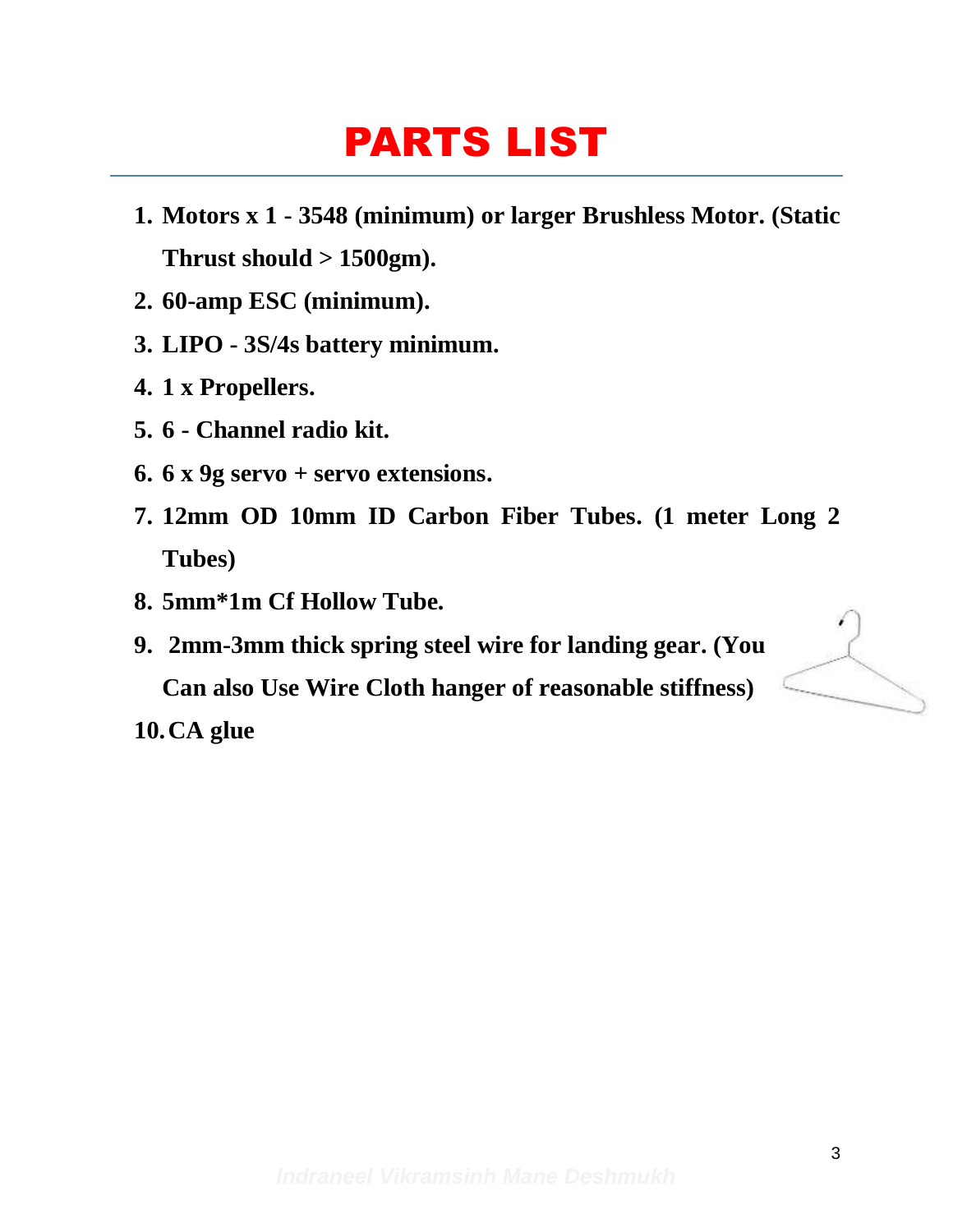# INCLUDED STL FILES

## *Fuselage*



**Side View** 

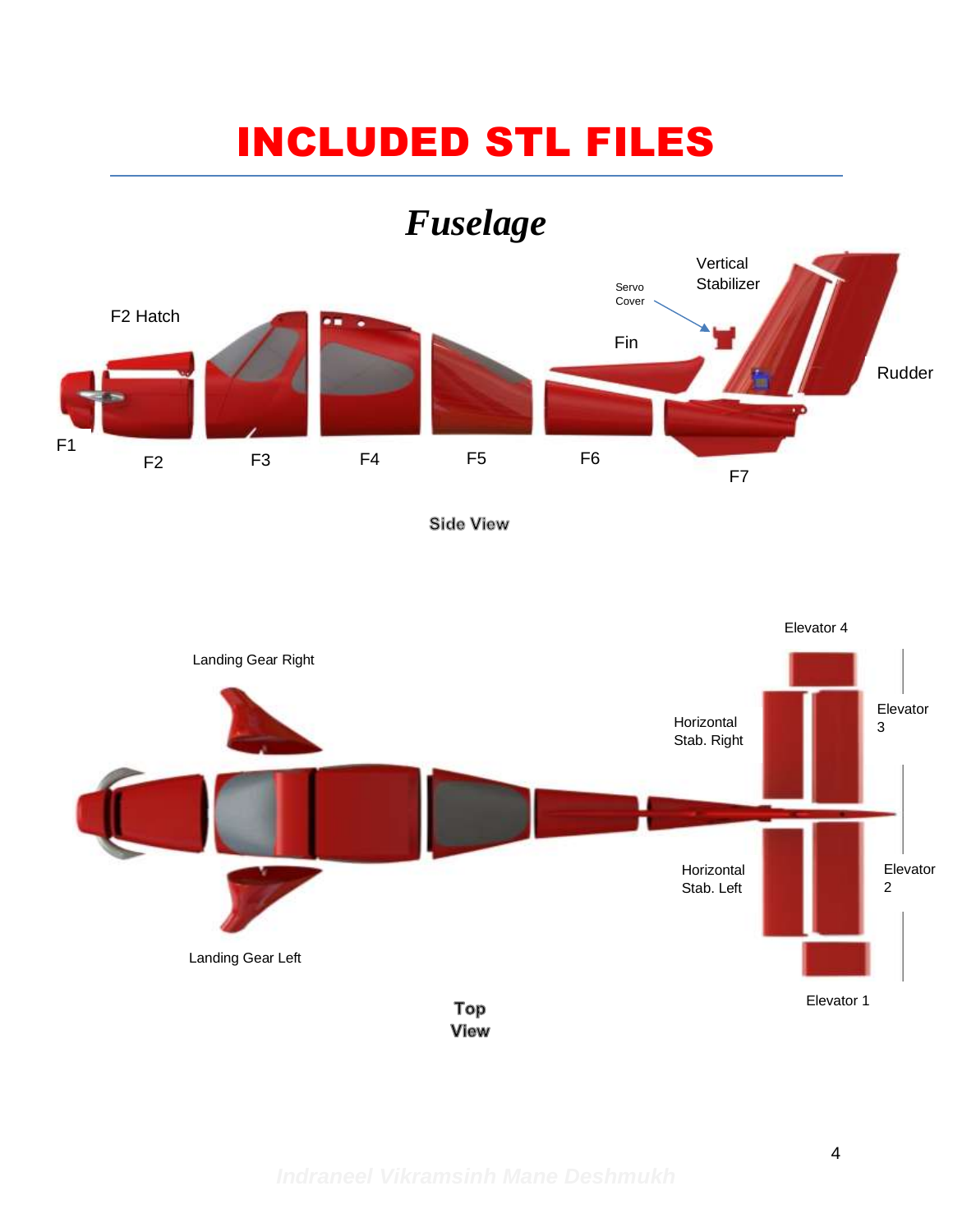## *Wing*



#### **Wing Isometric View**



**Wing Top** View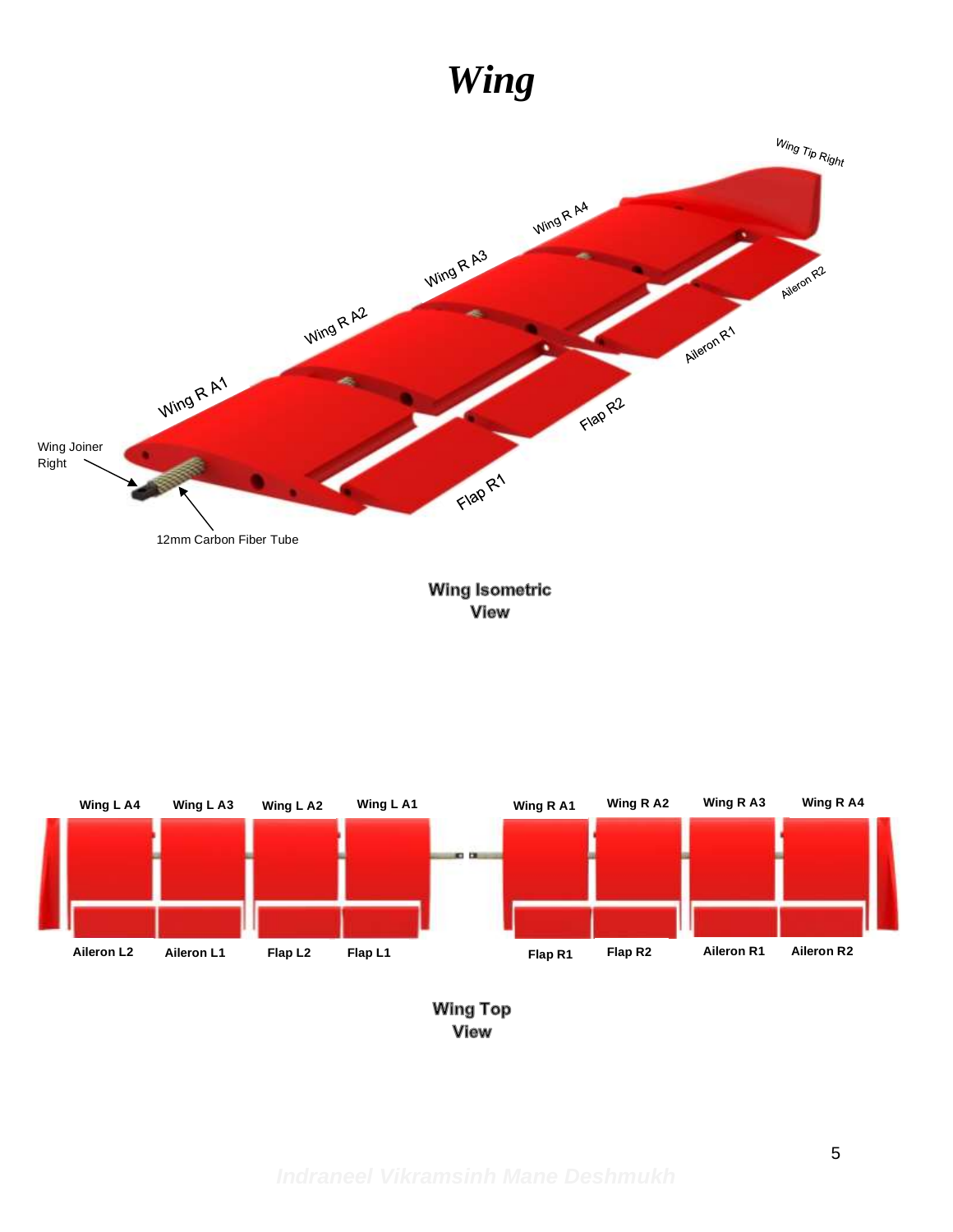# SPECIFICATIONS





- **Wing Span : 1400 mm.**
- **Empty Weight: 1550gm**
- **Flying Weight : 1700gm**
- **Wing Loading: 22 oz/sq.ft : 68 g/dm2**
- **Channels: 5 Channel** Diff. Throttle/Aileron/ Elevator/Rudder/Flaps.
- **Centre of Gravity: 6.6cm behind leading (Exactly on the Main Wing Spar)**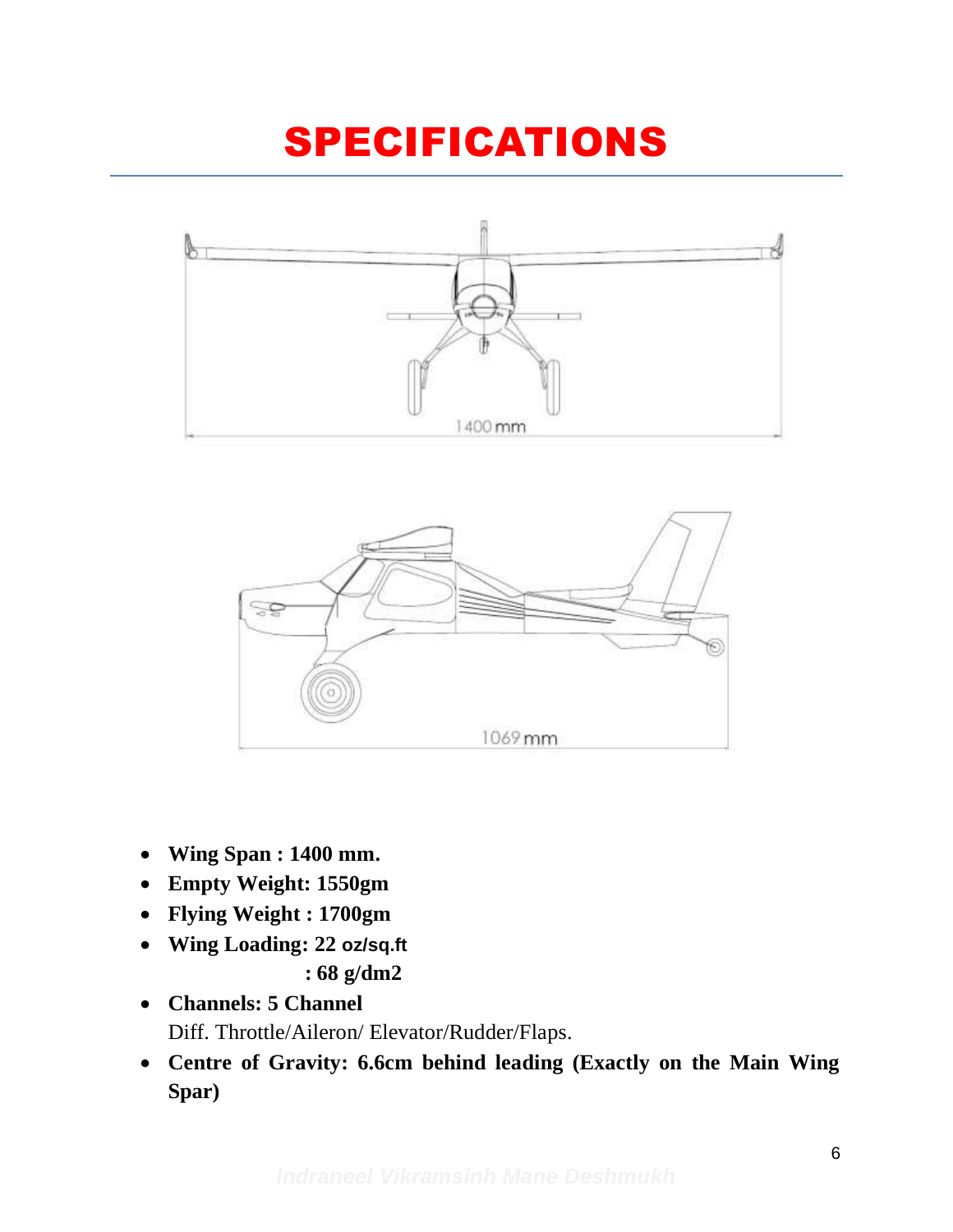# PRINTING PROFILES

Please save the following two profiles in Cura, ready to be used as required for the selected parts to be printed.

| <b>PLA Profile</b>                   |                             |  |
|--------------------------------------|-----------------------------|--|
| <b>Layer Height</b>                  | 0.2 <sub>mm</sub>           |  |
| <b>Line Width</b>                    | 0.4 <sub>mm</sub>           |  |
| <b>Wall Line Count</b>               | 1                           |  |
| <b>Top/Bottom Layer</b>              | 3                           |  |
| <b>Z-Seam Alignment</b>              | <b>Sharpest Corner</b>      |  |
| Infill % *                           | 5%                          |  |
| <b>Infill Pattern</b>                | <b>Cubic</b>                |  |
| <b>Infill Before Walls</b>           | <b>Enabled (Box Ticked)</b> |  |
| <b>Combing Mode</b>                  | All                         |  |
| <b>Skin Overlap Percentage</b>       | 5%                          |  |
| <b>Printing Temperature</b>          | 215-220 C                   |  |
| <b>Build Plate Temperature</b>       | 60 C                        |  |
| <b>Print Speed</b>                   | 40-50 mm/s                  |  |
| <b>Retraction</b>                    | Yes                         |  |
| <b>Extra Retraction Prime amount</b> | $0.15$ mm <sup>3</sup>      |  |
| <b>Cooling fan</b>                   | 45 %                        |  |
| Supports **                          | <b>No</b>                   |  |
| <b>Build Plate Adhesion</b>          | <b>Brim 5mm</b>             |  |
| <b>Surface Mode</b>                  | <b>Normal</b>               |  |

\* Infill % is different for a few prints refer the parts list for changes

\*\*support setting is different for a few prints refer the parts list for changes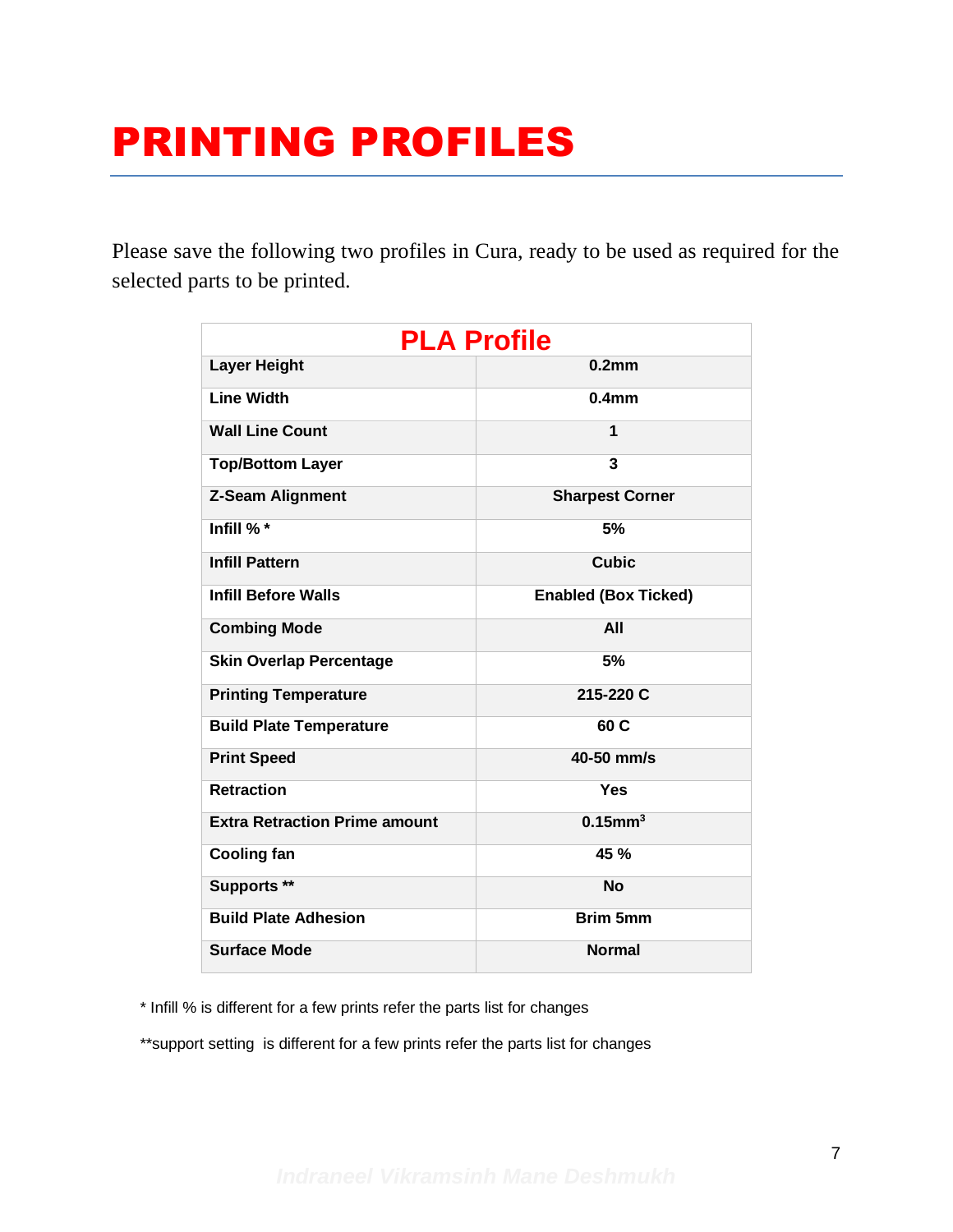# Printing Sequence

The parts in the folder that you download are segregated in different folders depending on plane parts they are numbered according to the sequence you should follow for simplicity. The folders are:

- *1. Fuselage.*
- *2. Empennage.*
- *3. Wings.*

*-Right Wing -Left Wing*

#### *4. Control Surfaces.*

#### *5. Landing Gear.*

Start with the Fuselage and follow the sequence. This will help you all the parts and easy assemble them.

| $\hat{\phantom{a}}$<br>Name | Date modified    | Type        | Size |
|-----------------------------|------------------|-------------|------|
| 1.Fusalage                  | 06-03-2021 19:47 | File folder |      |
| 2.Empennage                 | 06-03-2021 21:09 | File folder |      |
| 3. Wing                     | 06-03-2021 22:17 | File folder |      |
| 4. Control Surfaces         | 06-03-2021 22:16 | File folder |      |
| 5.Landing Gear              | 06-03-2021 21:02 | File folder |      |
|                             |                  |             |      |
|                             |                  |             |      |
|                             |                  |             |      |
|                             |                  |             |      |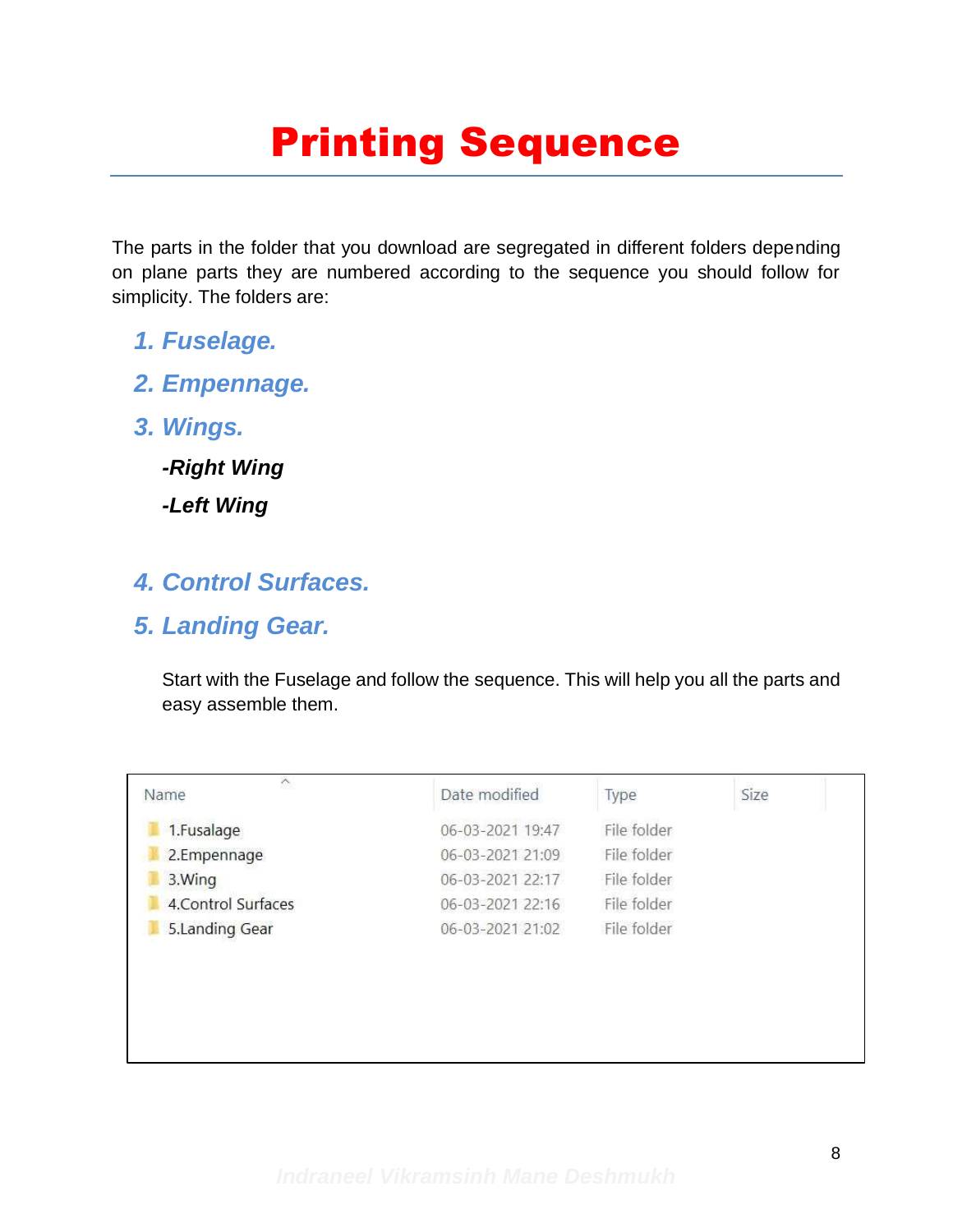## ASSEMBLY

1. THE ELEVATOR IS ASSEMBLED IN PLACE, DON'T GLUE IT TOGETHER PRIOR TO ASSEMBLY.

2. THE AILERON-SERVOS EXTENSIONS SHOULD BE IN PLACE BEFORE GLUING THE WING TOGETHER.

3. THE AILERON NEEDS TO BE IN PLACE BEFORE GLUING THE WINGTIP ON.

4. DO NOT GLUE THE FUSALEGE SECTION (F1) BEFORE ATTACHING THE MOTOR

#### *Fuselage*

- 1. Print all parts in the folder **Fuselage**.
- 2. Sand all the sections for better adhesion between the parts.
- 3. *F1* Section should be glued once the motor is installed on section F2.
- 4. All sections should be glued together with the help of *12x12\_SectionJoiner* these joiners help you align the parts and gives strength to the joint. (orientation of these section joiner is shown below)
- 5. Start Gluing together Fuselage sections *F2 - F3 - F4 - F5 - F6 - F7.*



**12x12\_SectionJoiner**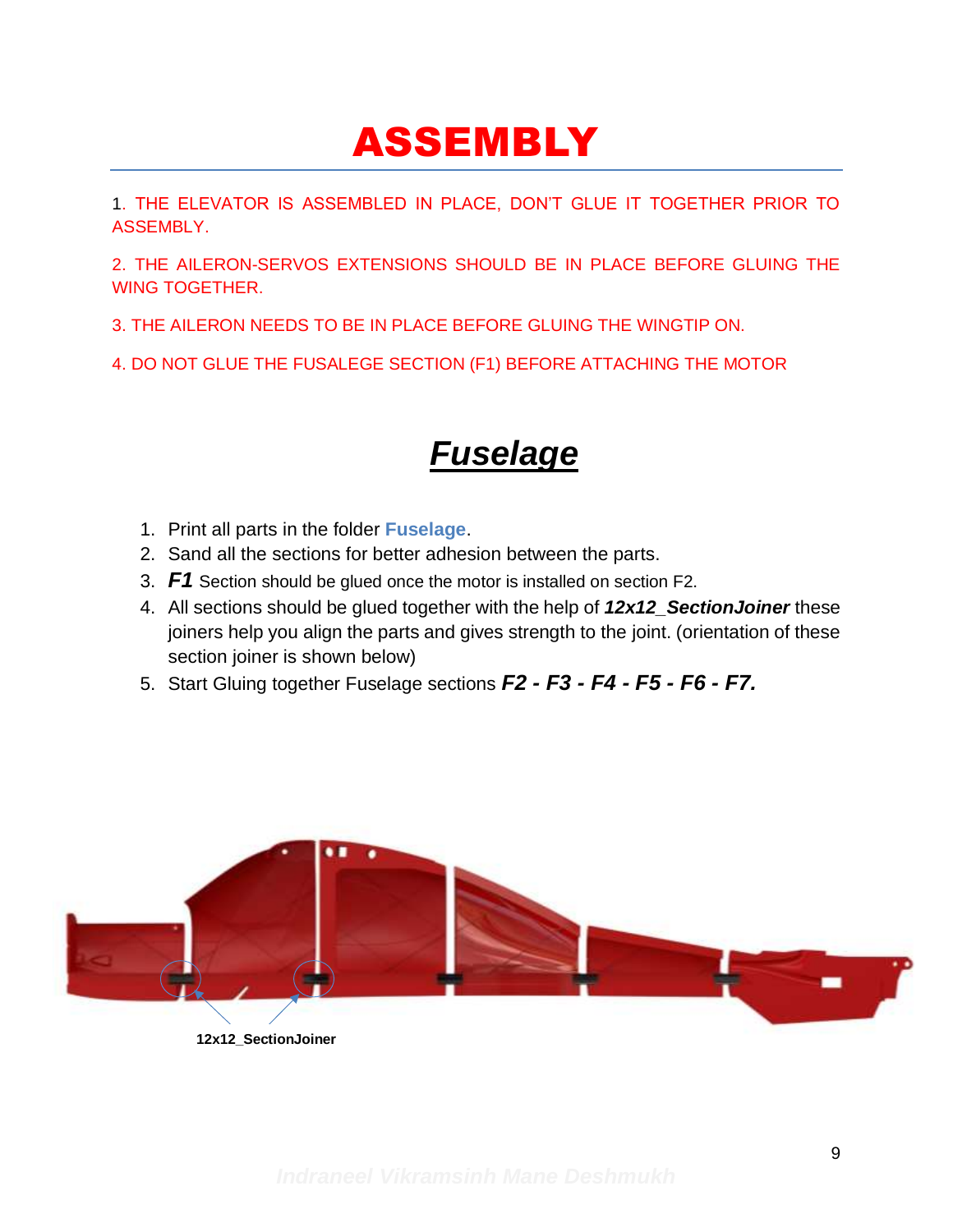#### *Empennage*

- 1. After completion of the fuselage glue the empennage parts
- 2. Start with the horizontal stabilizers, check if both the Right and Left horizontal Stabilizers fit properly with the F7 Fuselage Section.
- 3. Pass 35cm long **5mm carbon fiber hollow tube** through the hole in the F7 Section of fuselage and center it.
- 4. Insert the Right and left horizontal Sections through the 5mm tube and glue the F7 section and horizontal sections together. (As shown below)



- 5. Insert Vertical Stabilizer and glue it with the F7 Section.
- 6. Place Fin and glue, it with the fuselage.

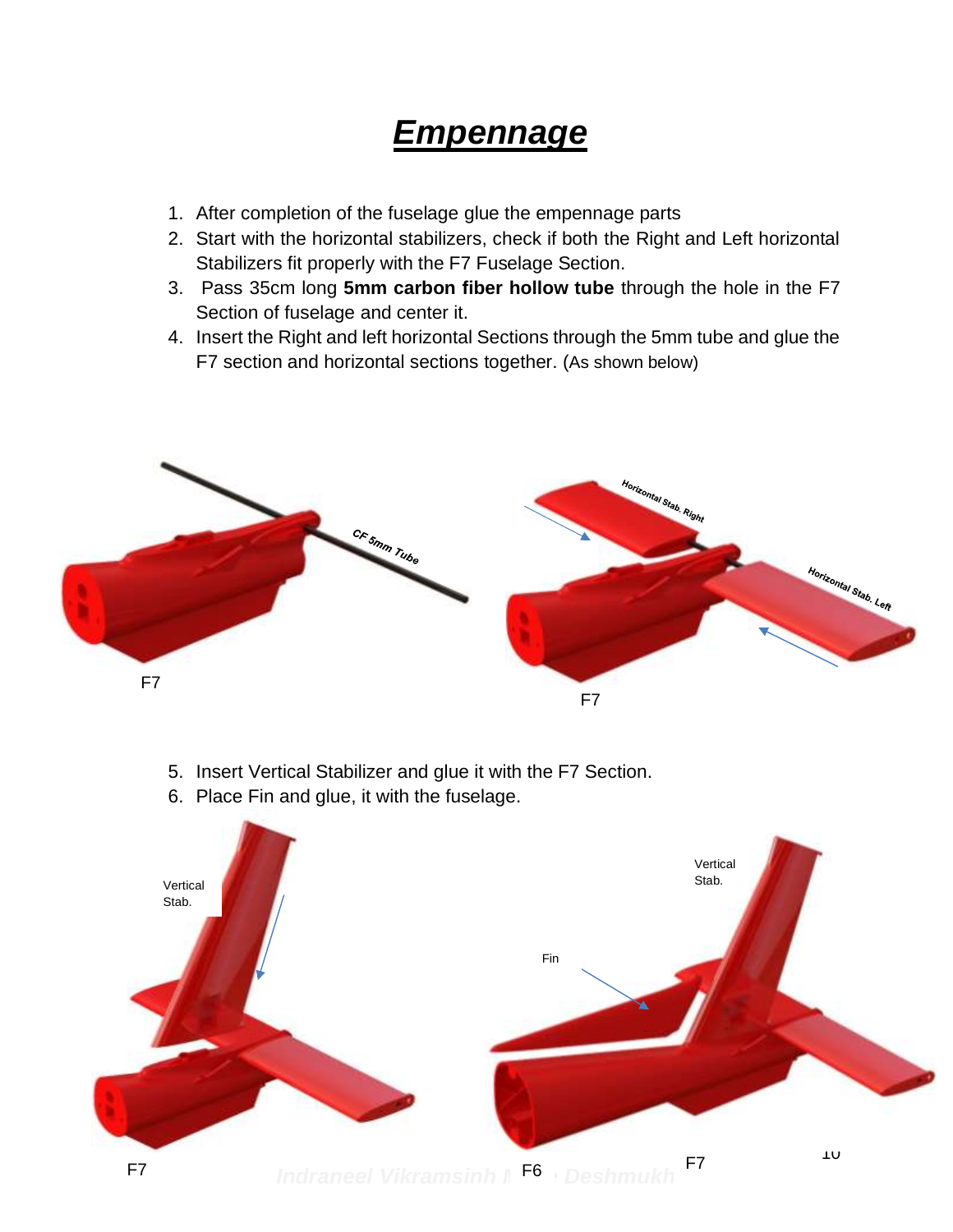## *Wing*

The wing Assembly consists of two half's Right wing and Left wing.

- 1. Take a 67cm Long 12mm OD 10mm ID Carbon Fiber Tube Mark *4.5cm* on one side of the section leave that area as it will be inserted into the fuselage.
- 2. Insert *Wing R A1* Section and glue it to the CF tube.
- 3. Similarly insert *Wing R A2 --- Wing R A3 --- Wing R A4* sequentially, and glue them with each other and the CF tube.

Wing R A3

- 4. Do not glue the *Wing Tip Right* before you place the aileron.
- 5. Follow same steps for the Left Wing.

Wing R A1

Wing R A2

**4.5cm**

Wing R A1

*Right Wing Assembly*

Wing R A4

Right Wing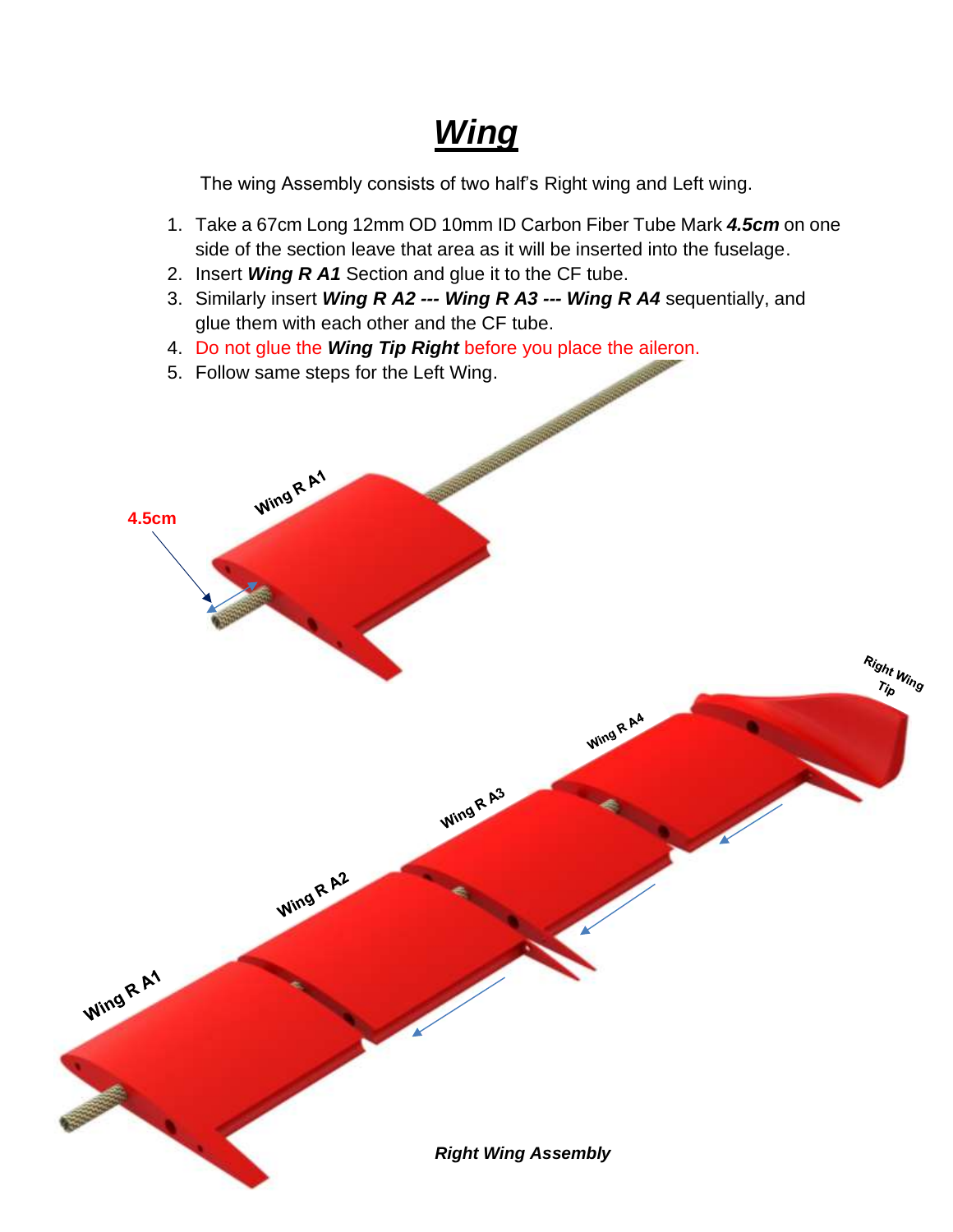6. Insert the wing joiner in the CF tube align it in such a way that when the wing assembly is inserted in fuselage the hole of wing joiner and the hole in that fuselage (F4 Section) should match with each other as it will be used to hold the wing in position by inserting a screw through it.



- 7. The wing joiner is designed to made a tight fit so it could hold the position before you glue it.
- 8. The screw will secure the wing in position.
- 9. Follow the same process for Left wing.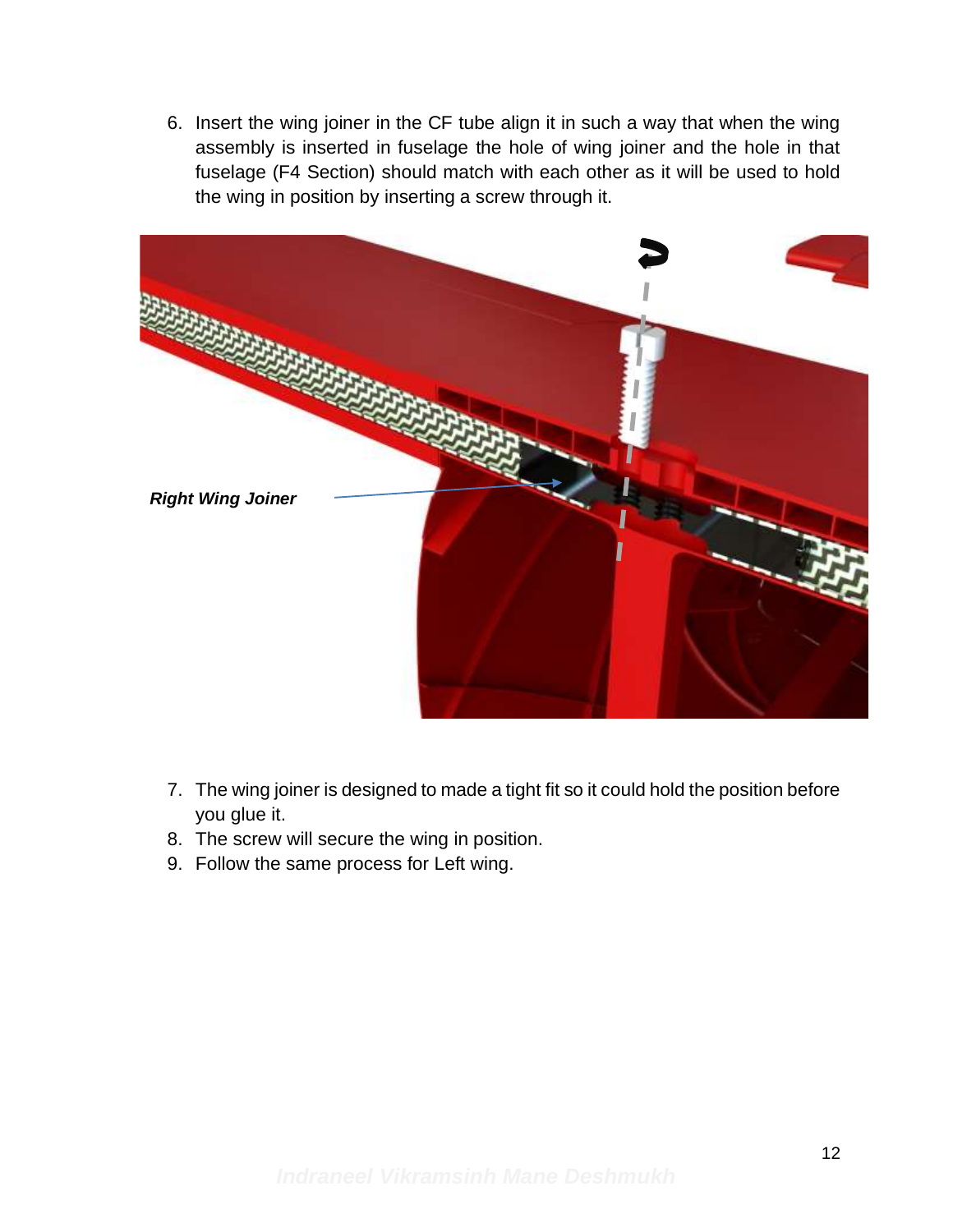## *Control Surfaces Wing*

- 1. Insert 3cm long 5mm CF tubes between *Flap R1* and *Flap R2* and glue them together.
- 2. Insert 3cm long 5mm CF tubes between *Aileron R1* and *Aileron R2* and glue them together.
- 3. Attach the Right Flap with the wing by inserting the 5mm dowel from the left side first then align the hinge holes of the flaps right side with Wings holes and insert a 5cm dowel and align it mid-way so that it comes out on the other side as well where the aileron can be inserted in the same dowel finally insert the last dowel from the Wing A4 section hole through aileron and glue the Right-Wing Tip at last.
- 4. Repeat the steps for left wing

## *Control Surfaces Elevator /Rudder*

- 1. Assemble the Elevator's 4 parts **Elevator 1-- Elevator 2 --Elevator 3-- Elevator 4** and glue them together.
- 2. Align the Assembled Elevator with the Horizontal Stabilizer Holes and Pass the 5mm CF tube through it.
- 3. Rudder consists of two parts *Rudder\_1* and *Rudder\_2* do not glue them together before assembling the Rudder \_1 part to vertical Stabilizer
- 4. Place and Align the Rudder\_1 part with vertical stab dowel holes and insert a CF tube through it check if the hinge works properly and then glue the Rudder\_2 part on top.



13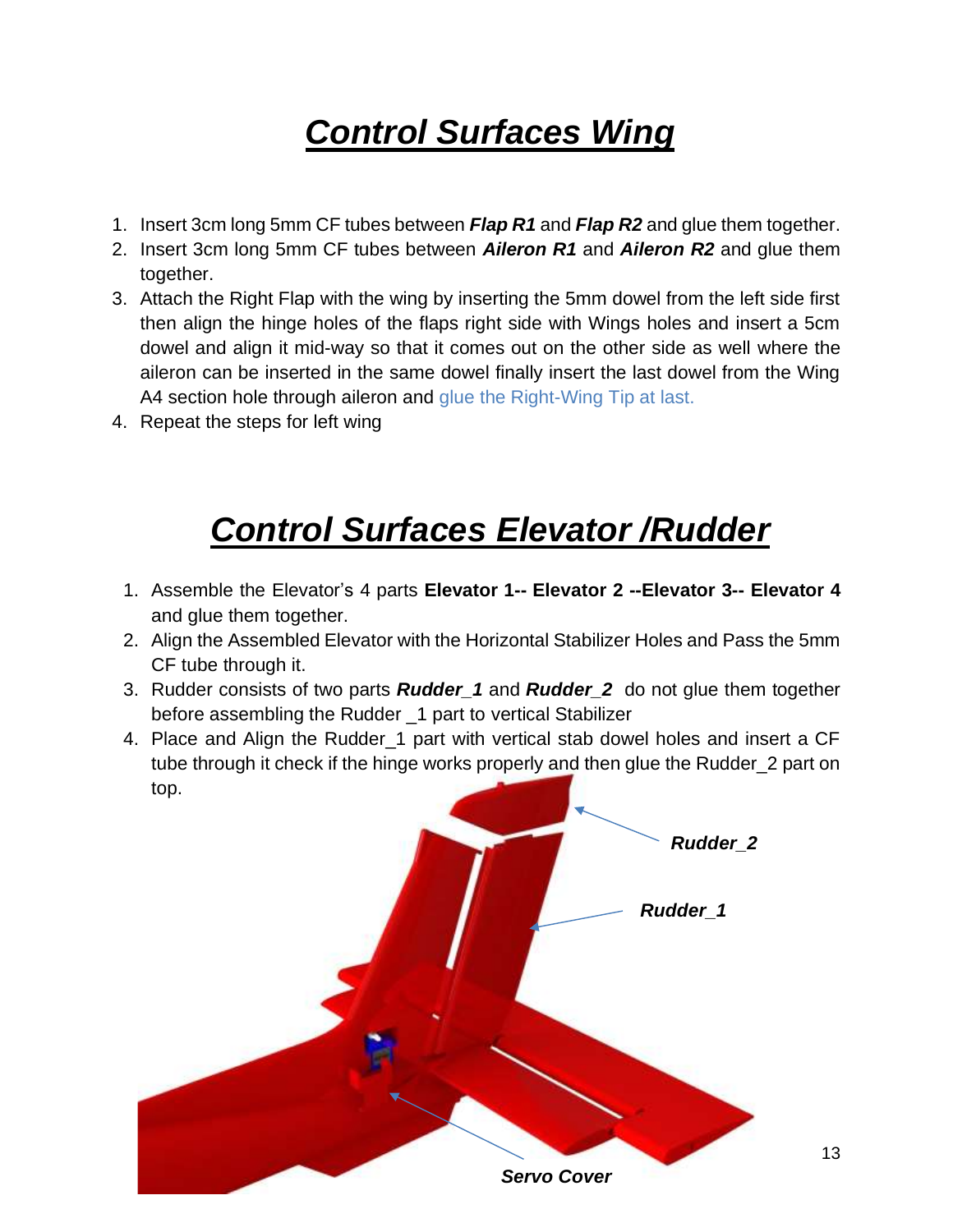## *Servo Mounting*

- 1. Place and screw in your Vertical Stabilizer, print the servo cover it fits directly in the vertical stabilizer.
- 2. Elevator Servo Mount is provided on F7 Fuselage Section.
- 3. Pass the Servo wire through the holes, the wires will directly come out in the internal part.
- 4. Wing R A1 : Wing R A3 and Wing L A1 : Wing L A3 have servo mounts for Flaps and Ailerons Respectively. And space is provided to pass the servo extensions through the wing volume.

### *Landing Gear*

1. Landing gears glue on the fuselage and run a 3mm wire through the slot for reinforcement and add wheels directly on the wire

Fill the slot with a strong epoxy.

## *Final Checks*

- Line up your motor mounts on the front of the nacelle. The printed hole markers may not be in the right place, this is ok. Mark and drill your holes with a drill bit size suitable for whatever screws you are going to use to secure your motors. Glue the cowlings(F1) onto F2. With the motors in place connect up your
- Glue in place the servo linkages to the elevator and ailerons. Hook up the servo linkages in the usual way. I usually use a dab of hot glue to secure the servos in place.
- Check all links and motor mount is secured
- CG Position is under the main wing spar please make sure the aircraft is well balanced before going for a test flight.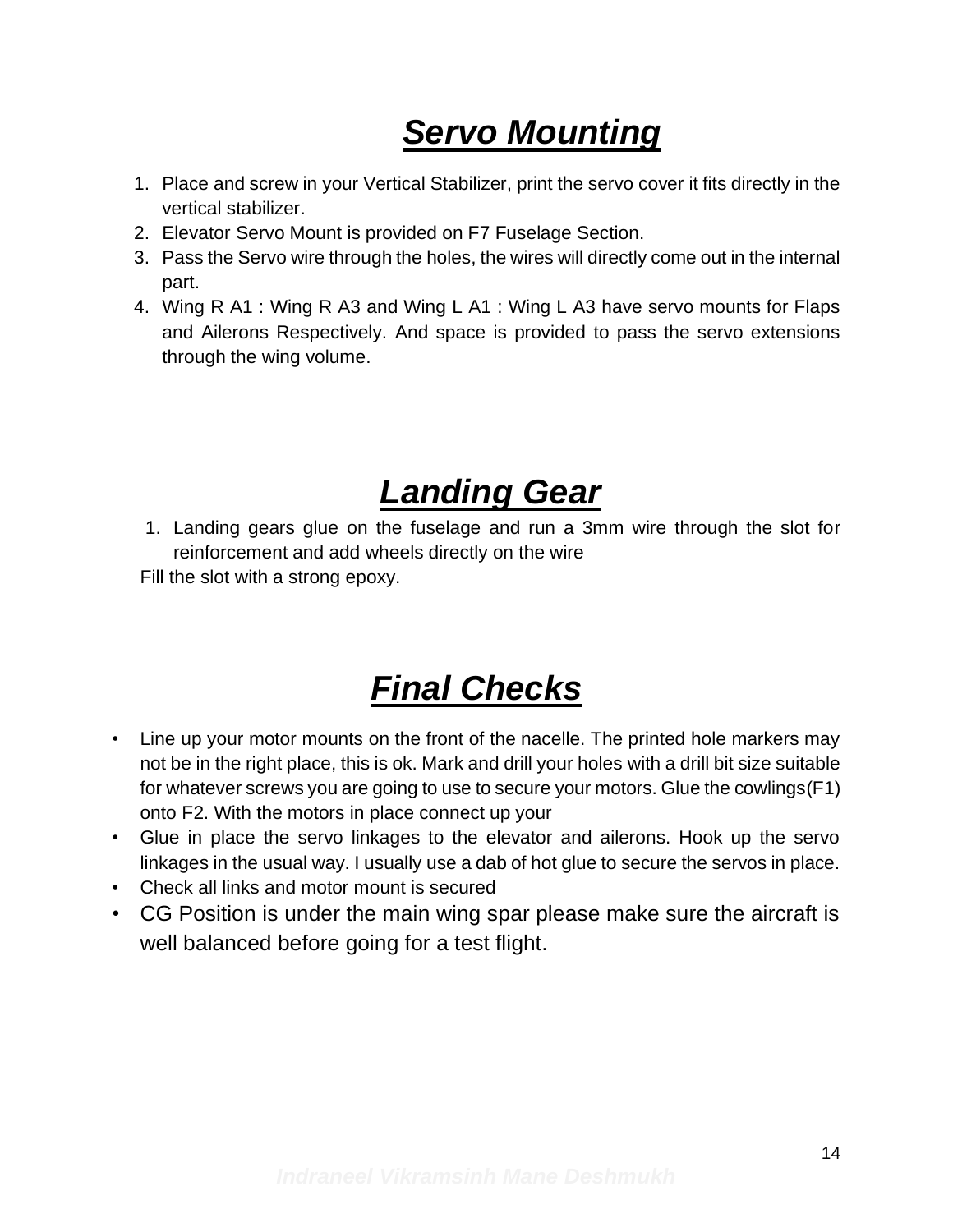# STL files

*This is a list of all the files included and the variations from print Profile 1 in print settings required per file to get the best results.*

| <b>Fuselage</b> |                              |                                          |
|-----------------|------------------------------|------------------------------------------|
| Sr.no           | <b>Parts</b>                 | <b>Settings</b>                          |
| 1.              | F1                           | Layer Height: 0.16mm                     |
| 2.              | F <sub>2</sub>               | <b>Infill: 20%</b><br>Top/Bottom Wall: 4 |
| 3.              | F <sub>3</sub>               | No Change                                |
| 4.              | F4                           | No Change                                |
| 5.              | F5                           | No Change                                |
| 6.              | F <sub>6</sub>               | No Change                                |
| 7.              | F7                           | No Change                                |
| 8.              | F <sub>2</sub> _BatteryHatch | <b>Infill: 20%</b><br>Top/Bottom Wall: 4 |
| 9.              | Section_Joiner               | Infill: 20%<br><b>Wall Count:3</b>       |

| <b>Empennage</b> |                            |                 |
|------------------|----------------------------|-----------------|
| Sr.no            | <b>Parts</b>               | <b>Settings</b> |
| 1.               | <b>VerticalStabilizer</b>  | Support enabled |
| 2.               | HorizontalStabilizer_Right | No Change       |
| 3.               | HorizontalStabilizer Left  | No Change       |
| 4.               | <b>Vertical Fin</b>        | Support enabled |
| 5.               | Verticalstab_ServoCover    | Support enabled |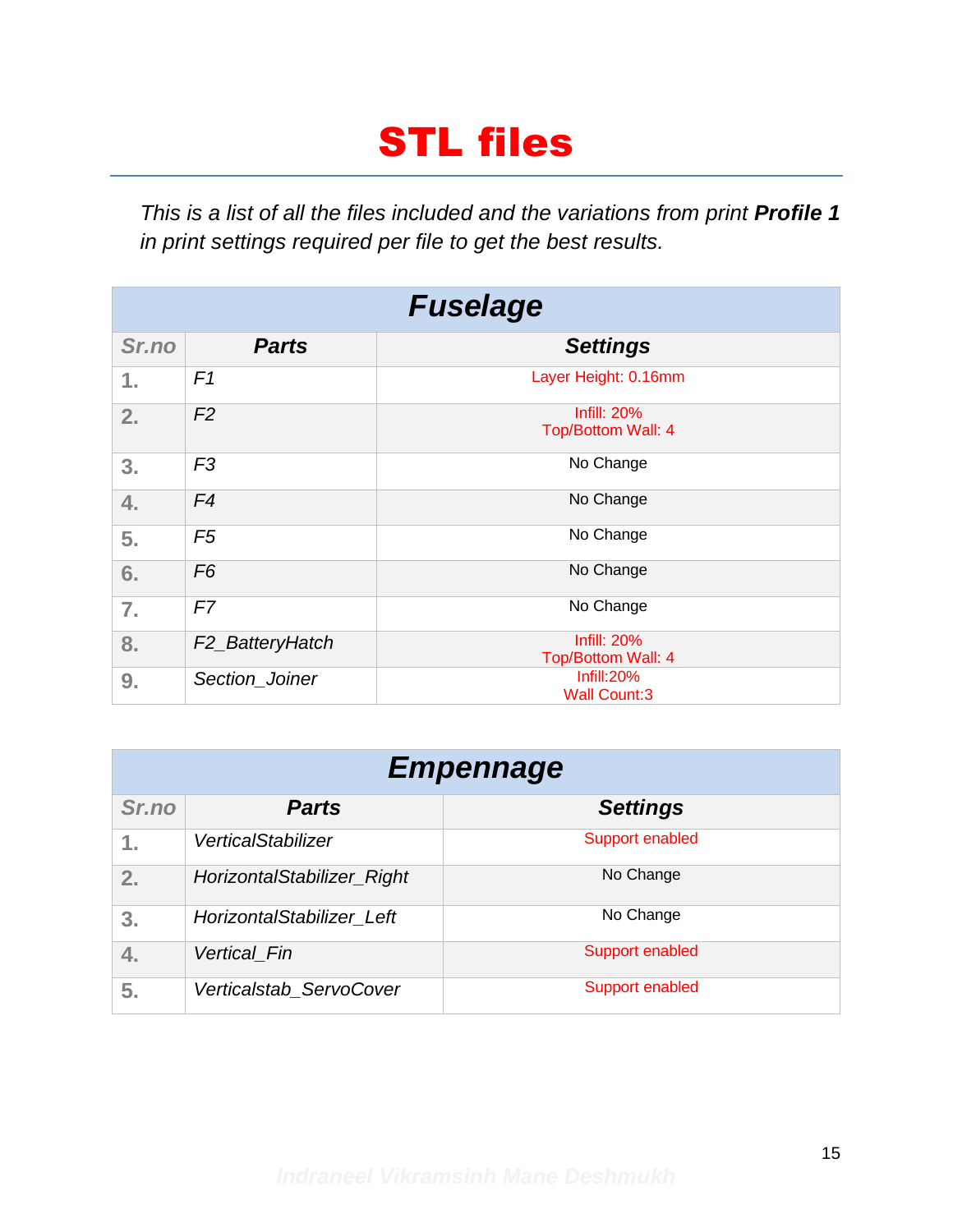| Wing  |                  |                                              |
|-------|------------------|----------------------------------------------|
| Sr.no | <b>Parts</b>     | <b>Settings</b>                              |
| 1.    | $Wing_R_A1$      | No Change                                    |
| 2.    | $Wing_R_A2$      | No Change                                    |
| 3.    | Wing_R_A3        | No Change                                    |
| 4.    | $Wing\_R\_A4$    | No Change                                    |
| 5.    | $Wing_l_A 1$     | No Change                                    |
| 6.    | Wing_L_A2        | No Change                                    |
| 7.    | $Wing_L_A3$      | No Change                                    |
| 8.    | $Wing\_L\_A4$    | No Change                                    |
| 9.    | WingTip_Right    | No Change                                    |
| 10.   | WingTip_Left     | No Change                                    |
| 11.   | WingJoiner_Right | Infill:20%                                   |
|       |                  | <b>Wall Count:3</b><br>Layer Height : 0.12mm |
|       | WingJoiner_Left  | Infill: 100%                                 |
| 12.   |                  | <b>Wall Count:3</b>                          |
|       |                  | Layer Height; 0.12mm                         |
| 13.   | Wing_Screw       | Infill: 100%                                 |
|       |                  | <b>Wall Count:3</b>                          |
|       |                  | Layer Height; 0.12mm                         |

| <b>Control Surfaces</b> |                                |                                                                                  |
|-------------------------|--------------------------------|----------------------------------------------------------------------------------|
| Sr.no                   | <b>Parts</b>                   | <b>Settings</b>                                                                  |
| 1.                      | Flap_R1                        | No Change                                                                        |
| 2.                      | Flap_R2                        | No Change                                                                        |
| 3.                      | Aileron R1                     | No Change                                                                        |
| 4.                      | Aileron R2                     | No Change                                                                        |
| 5.                      | $Flag$ <sub>L1</sub>           | No Change                                                                        |
| 6.                      | $Flag2 \overline{\phantom{a}}$ | No Change                                                                        |
| 7.                      | Aileron_L1                     | No Change                                                                        |
| 8.                      | Aileron_L2                     | No Change                                                                        |
| 9.                      | Rudder_1                       | Support enabled<br>Support placement: Touching Build plate<br>Top/Bottom Wall: 4 |
| 10.                     | Rudder 2                       | No Change                                                                        |
| 11.                     | Elevator 1                     | No Change                                                                        |
| 12.                     | Elevator <sub>2</sub>          | <b>Top/Bottom Wall: 4</b>                                                        |
| 13.                     | Elevator_3                     | No Change                                                                        |
| 14.                     | Elevator 4                     | No Change                                                                        |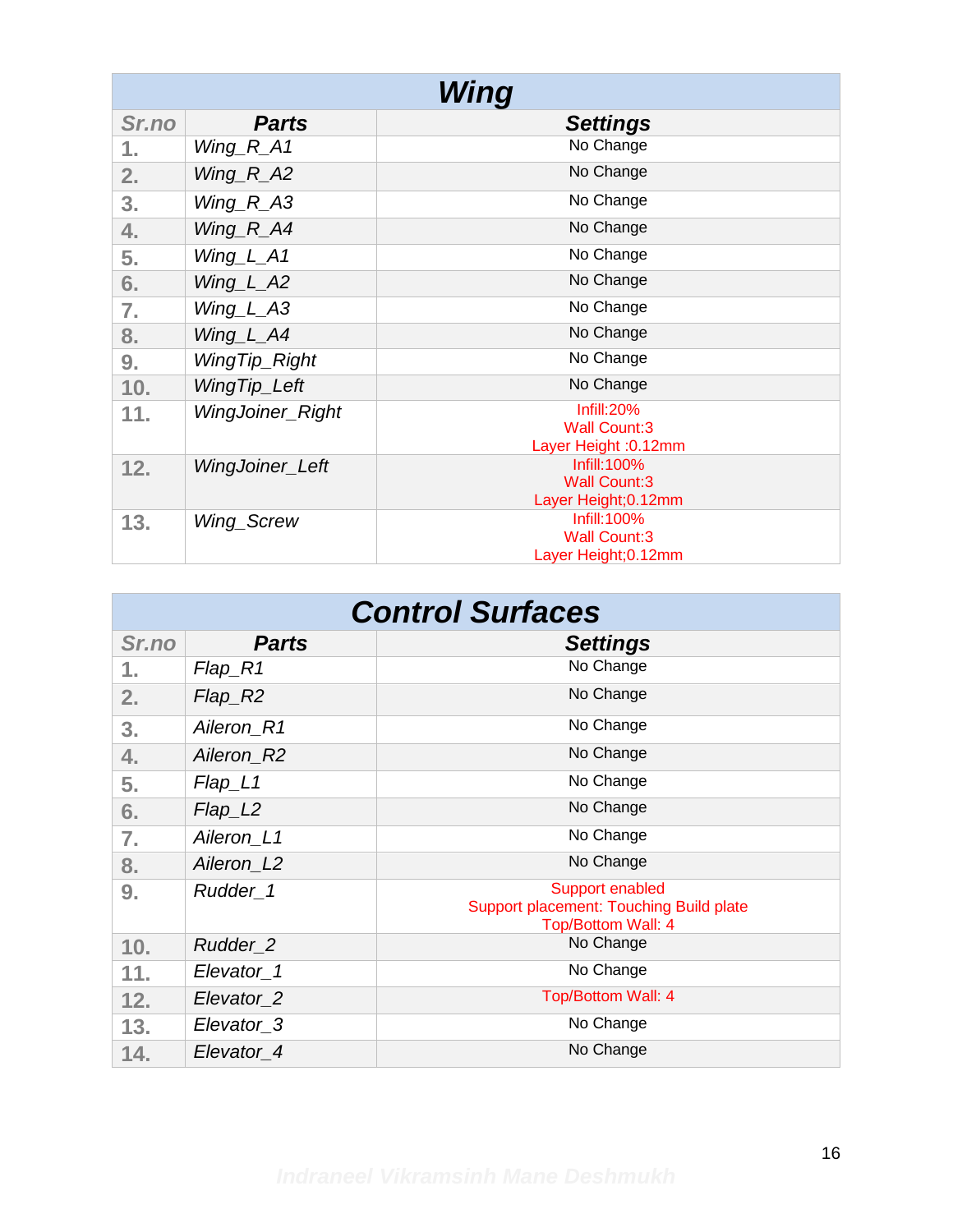| <b>Landing Gear</b> |                    |                                                        |
|---------------------|--------------------|--------------------------------------------------------|
| Sr.no               | <b>Parts</b>       | <b>Settings</b>                                        |
| 1.                  | Landing_Gear_Right | Infill: $15%$<br>Support enabled                       |
| 2.                  | Landing_Gear_Left  | Infill: $15%$<br>Support enabled                       |
| 3.                  | Wheel_hub          | Infill: 15%                                            |
| 4.                  | Wheel_Tpu          | <b>TPU Print</b><br>Wall count:2<br><b>Infill %:10</b> |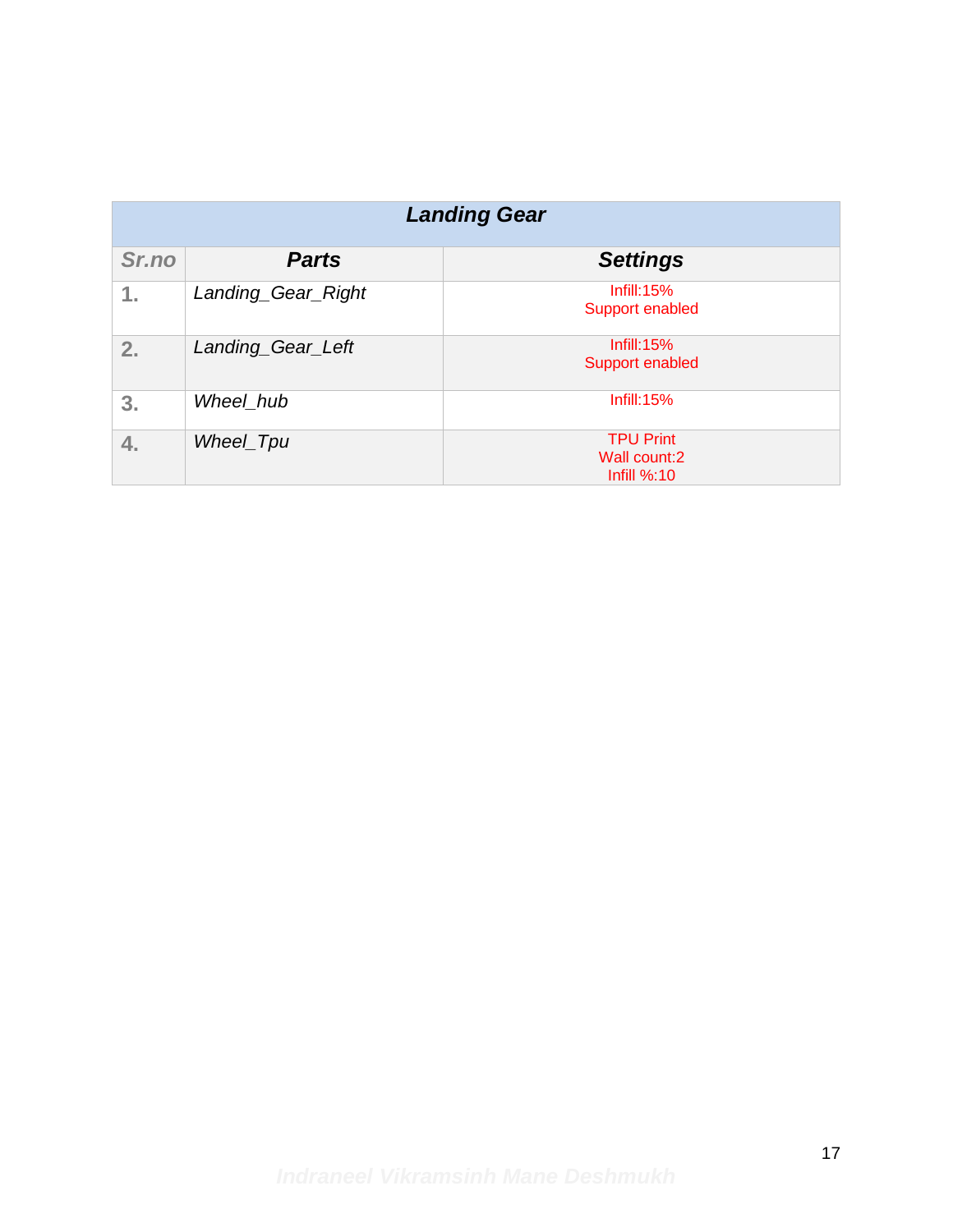# CURA COMPONENT PLACEMENT

Part orientation of all the important parts have been shown below for your reference.



*F1 Section.*



*F2 Section.*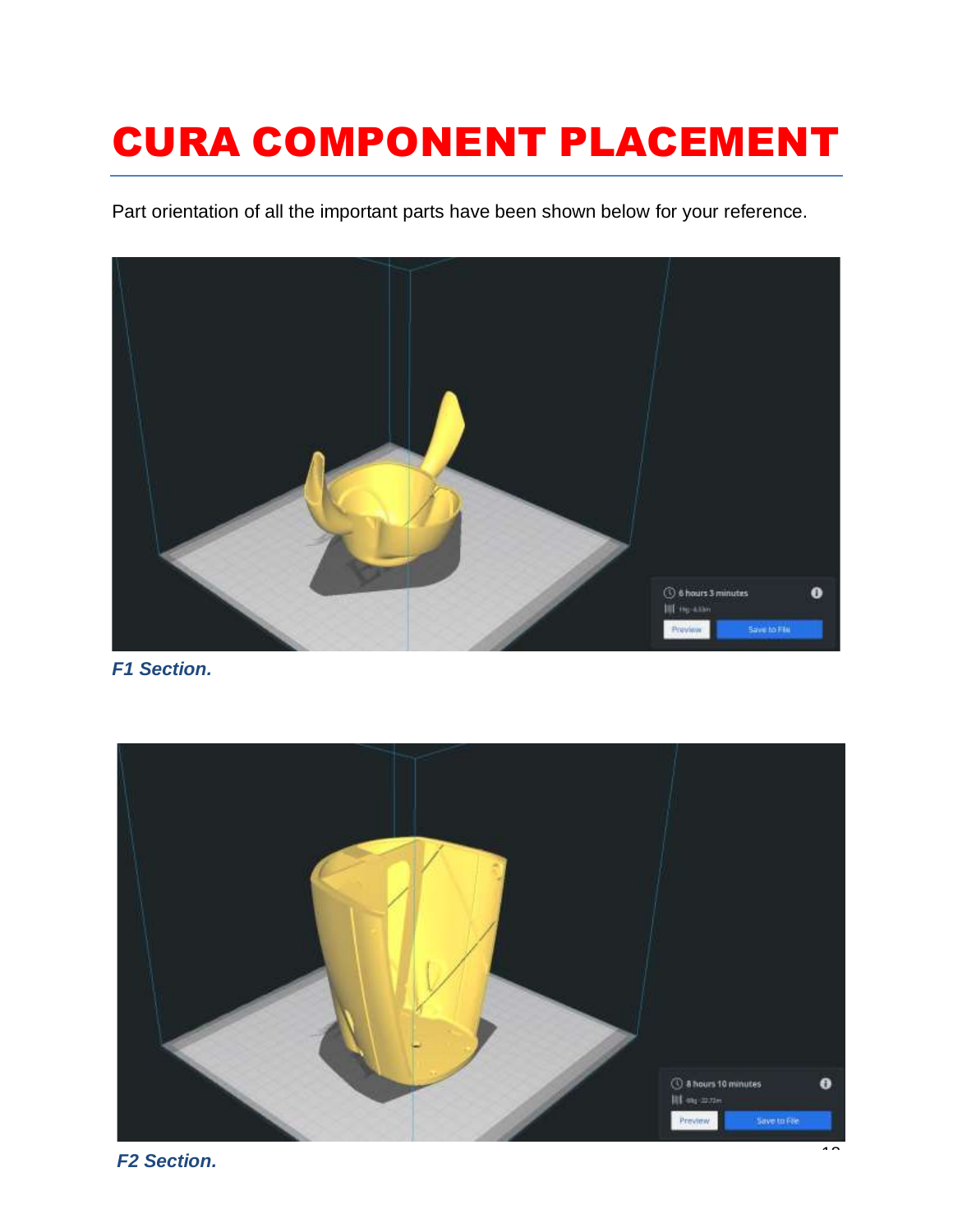

#### *F3 Section.*



#### *F4 Section.*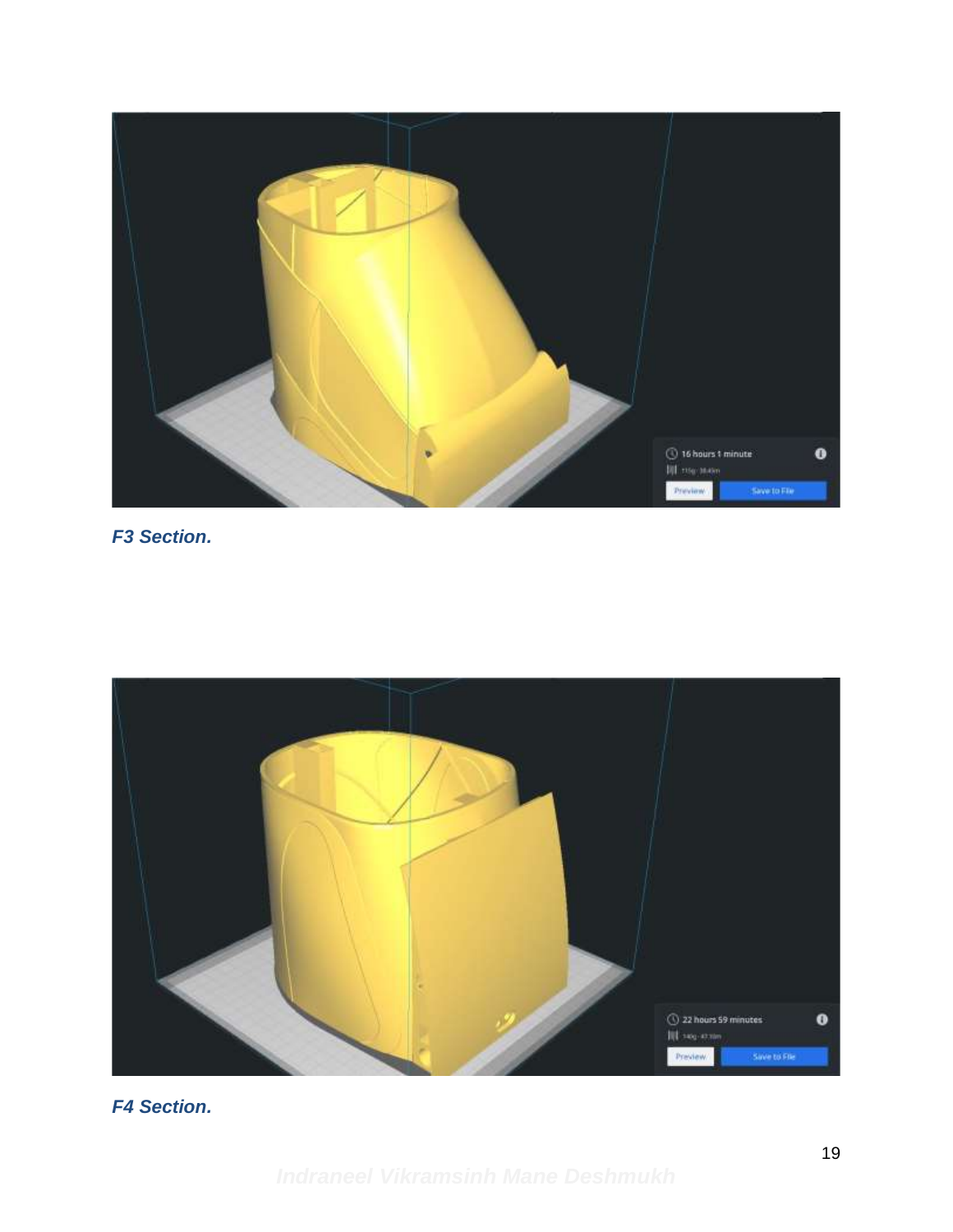

#### *F5 Section.*



#### *F6 Section.*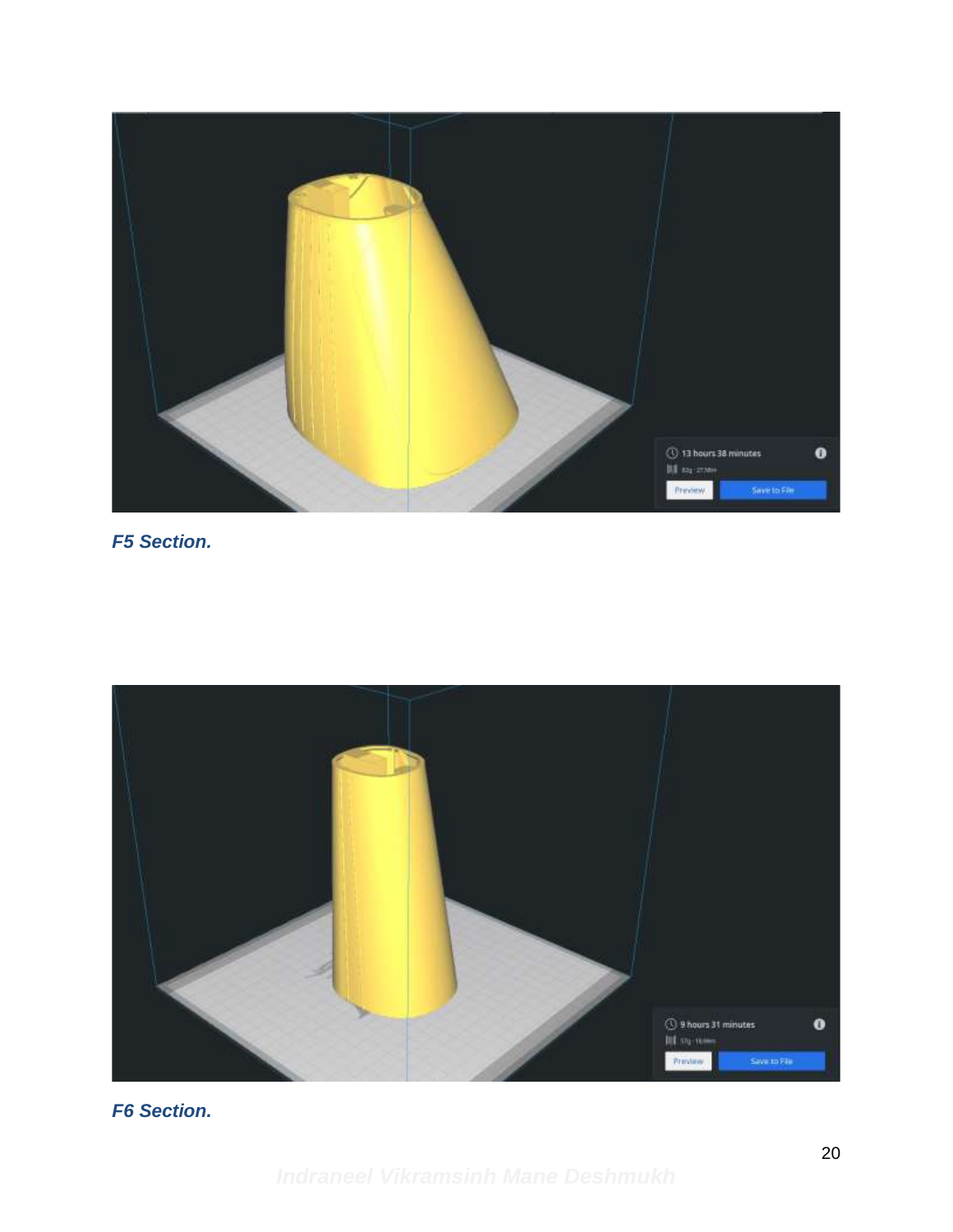

*F7 Section.*



*F2 Battery Hatch.*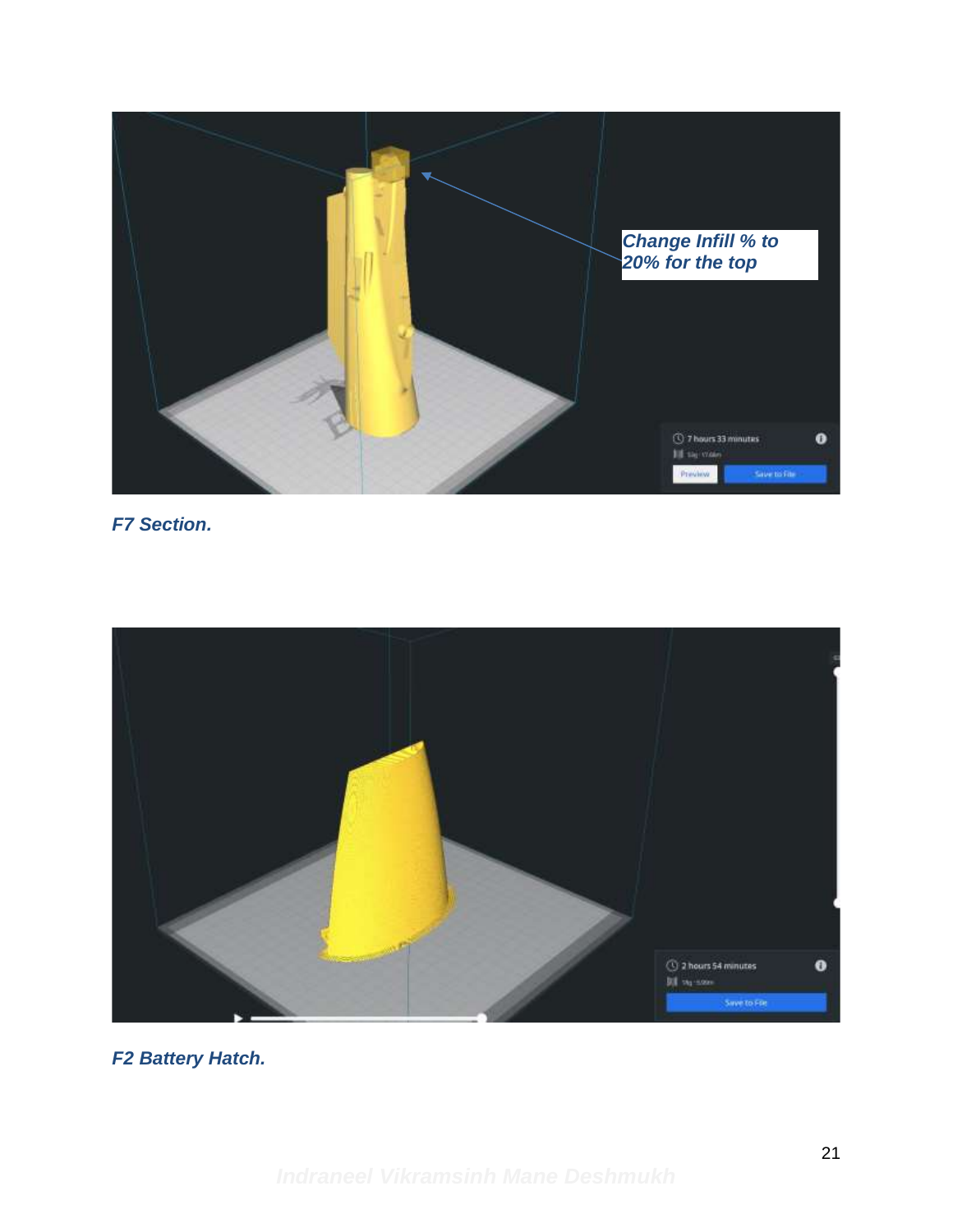

*Right/Left Horizontal Stabilizer.*



*Vertical Stabilizer.*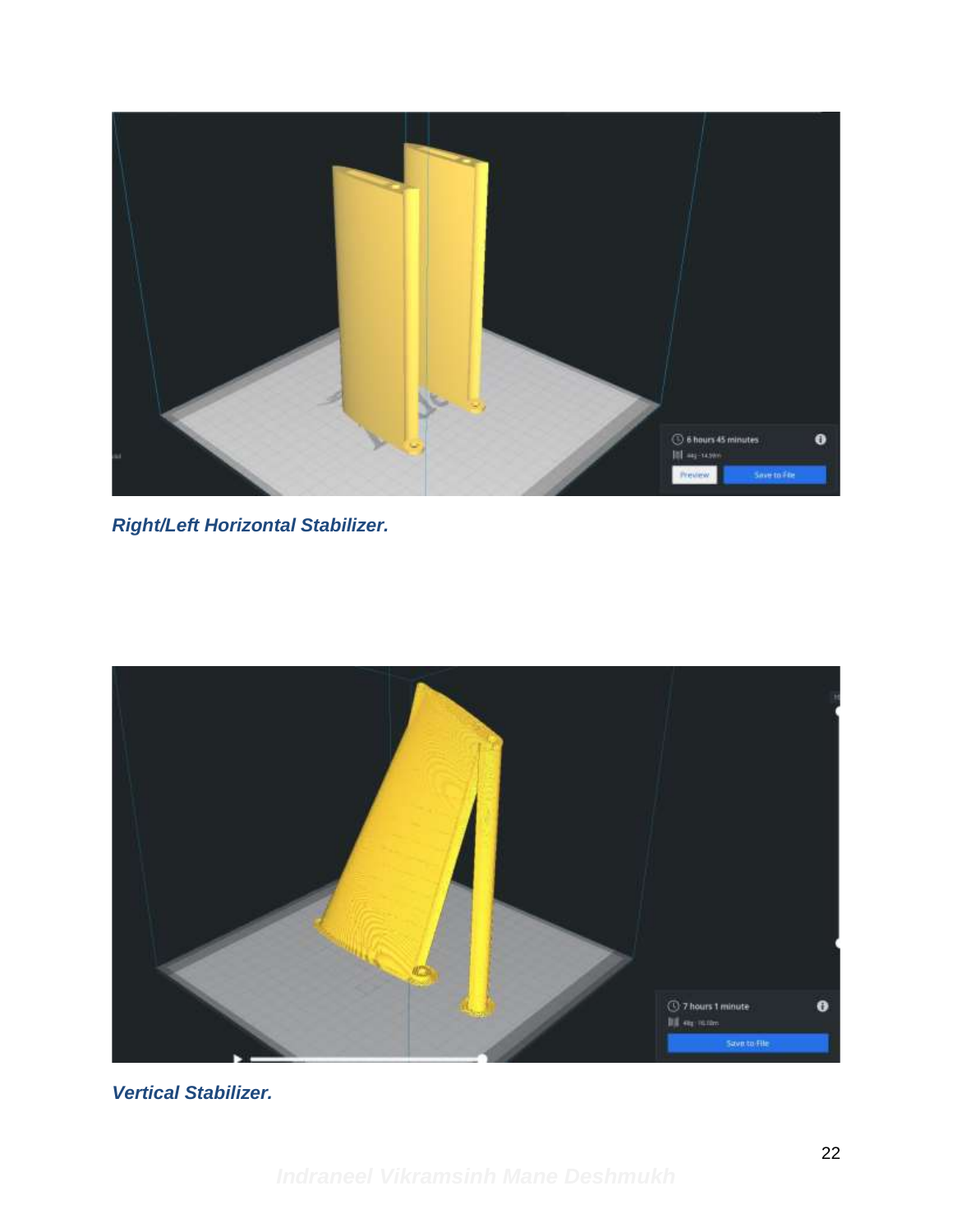

*Right Wing Sections . (A1-A2-A3-A4)*



*Right/Left Wing Tip*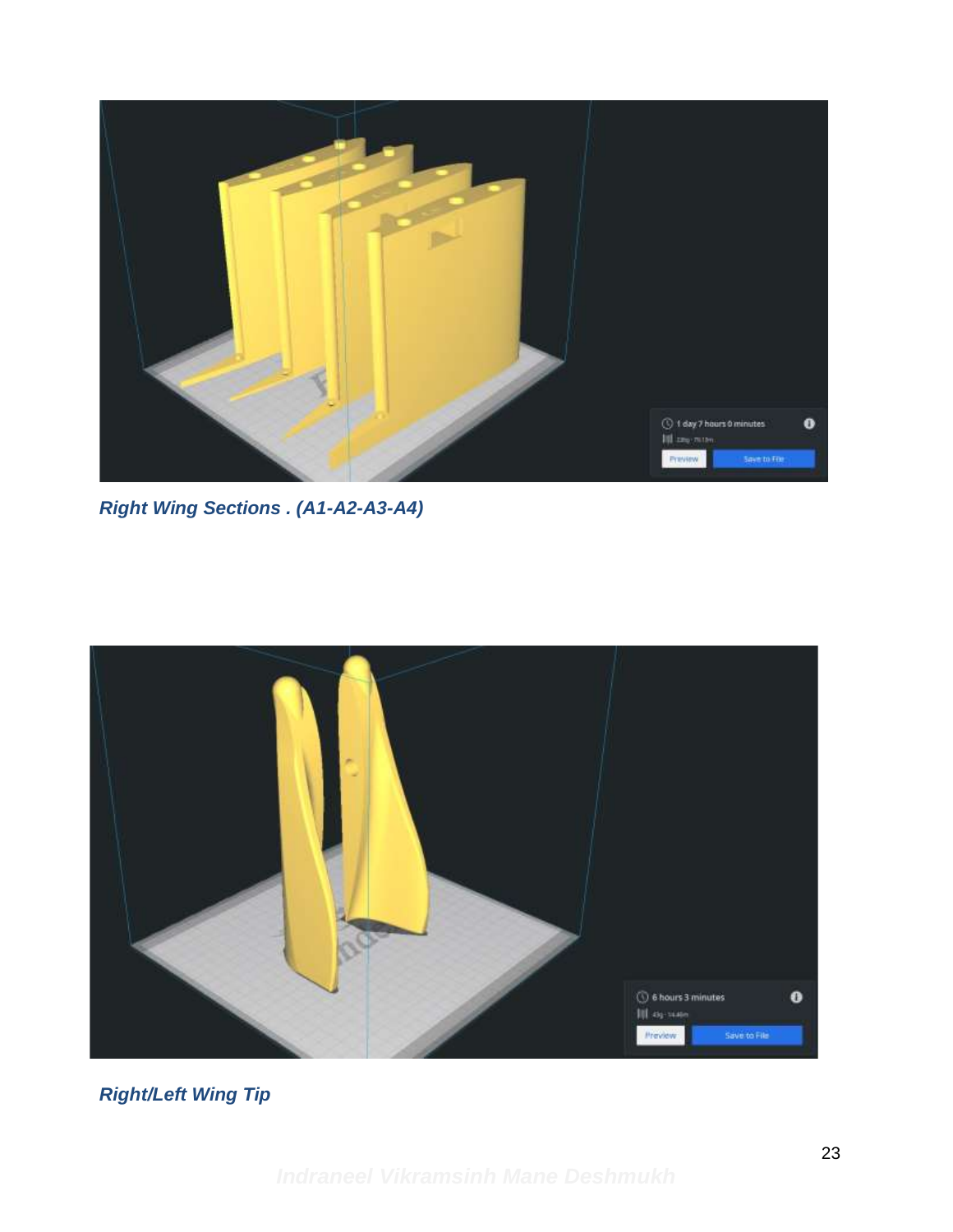

*Right Landing Gear*



*Vertical Fin.*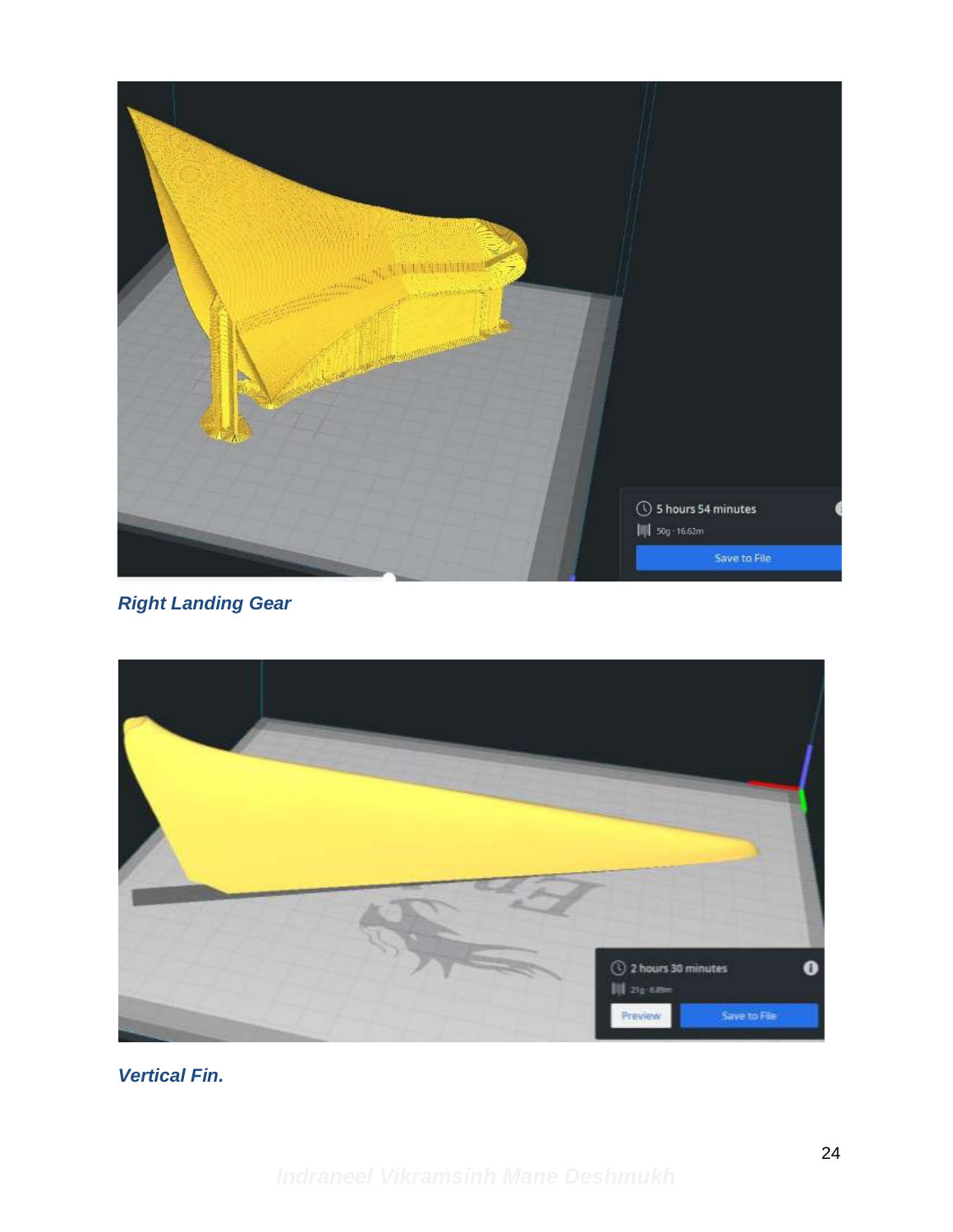

#### *Right Flap (F1 &F2)*



*Right Aileron (Aileron R1 &Aileron R2)*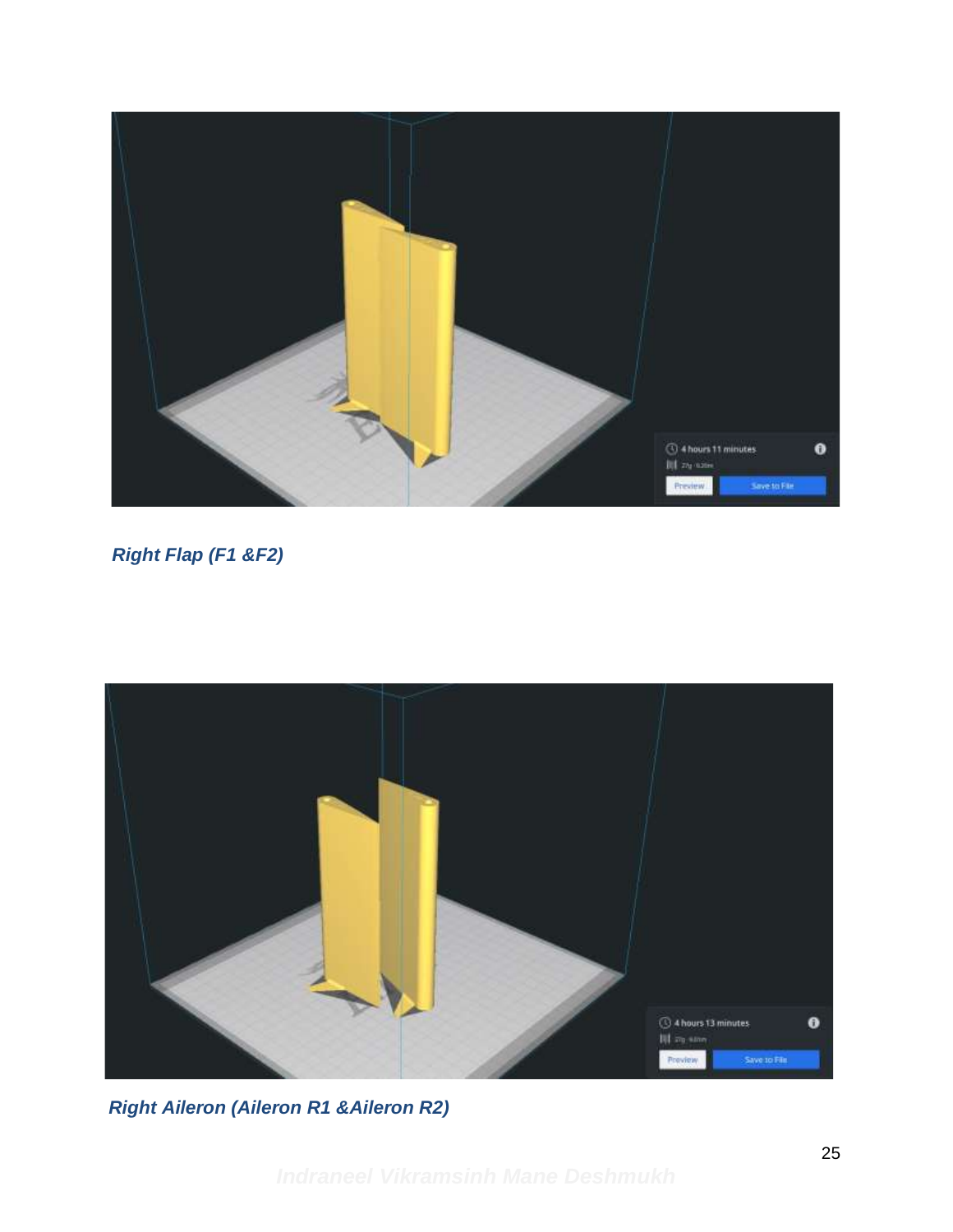

*Rudder 1 & Rudder 2*



*Horizontal Stabilizer (E1-E2-E3-E4)*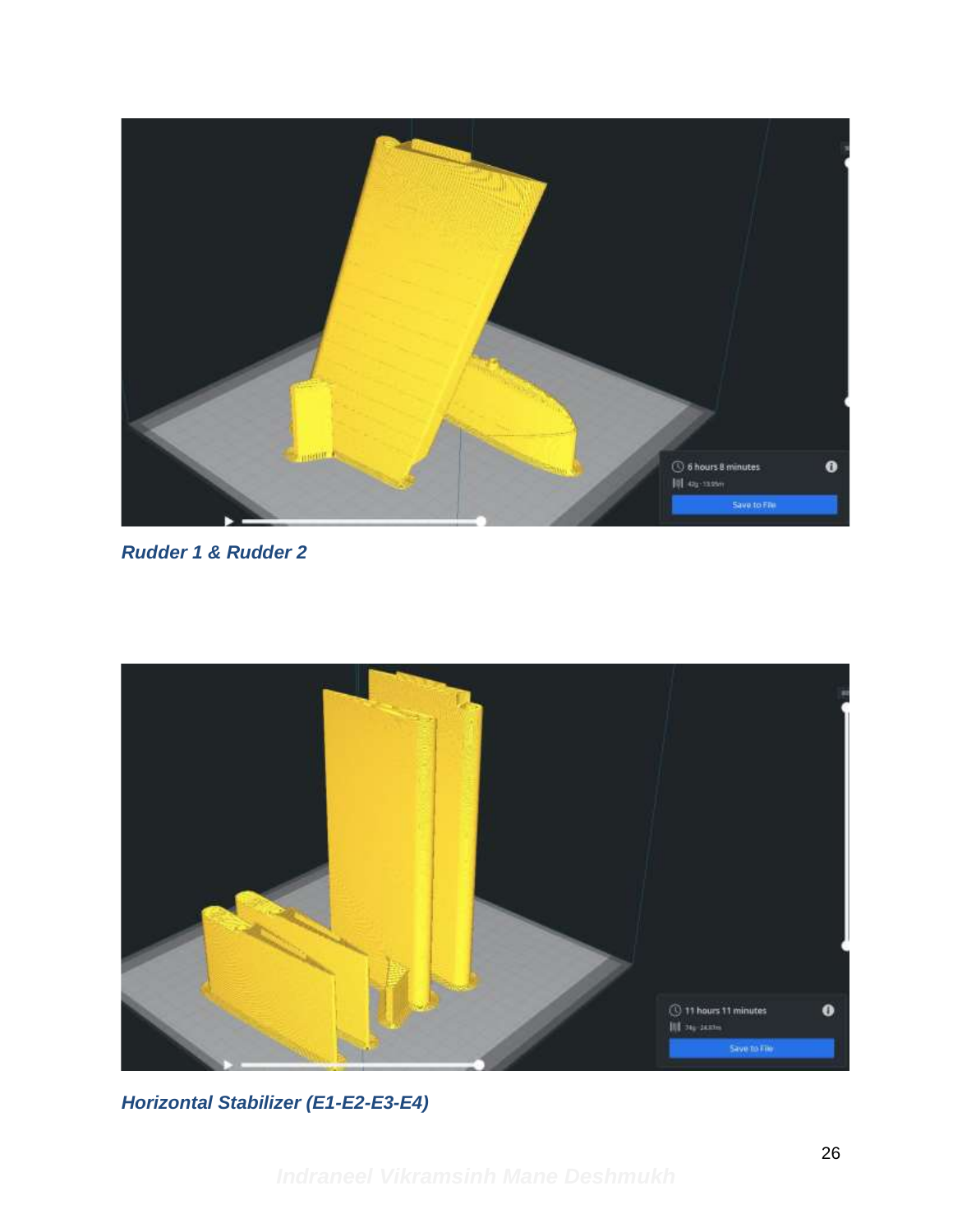

*Vertical -Stab Servo Cover.*



*Right /Left Wing Joiner.*